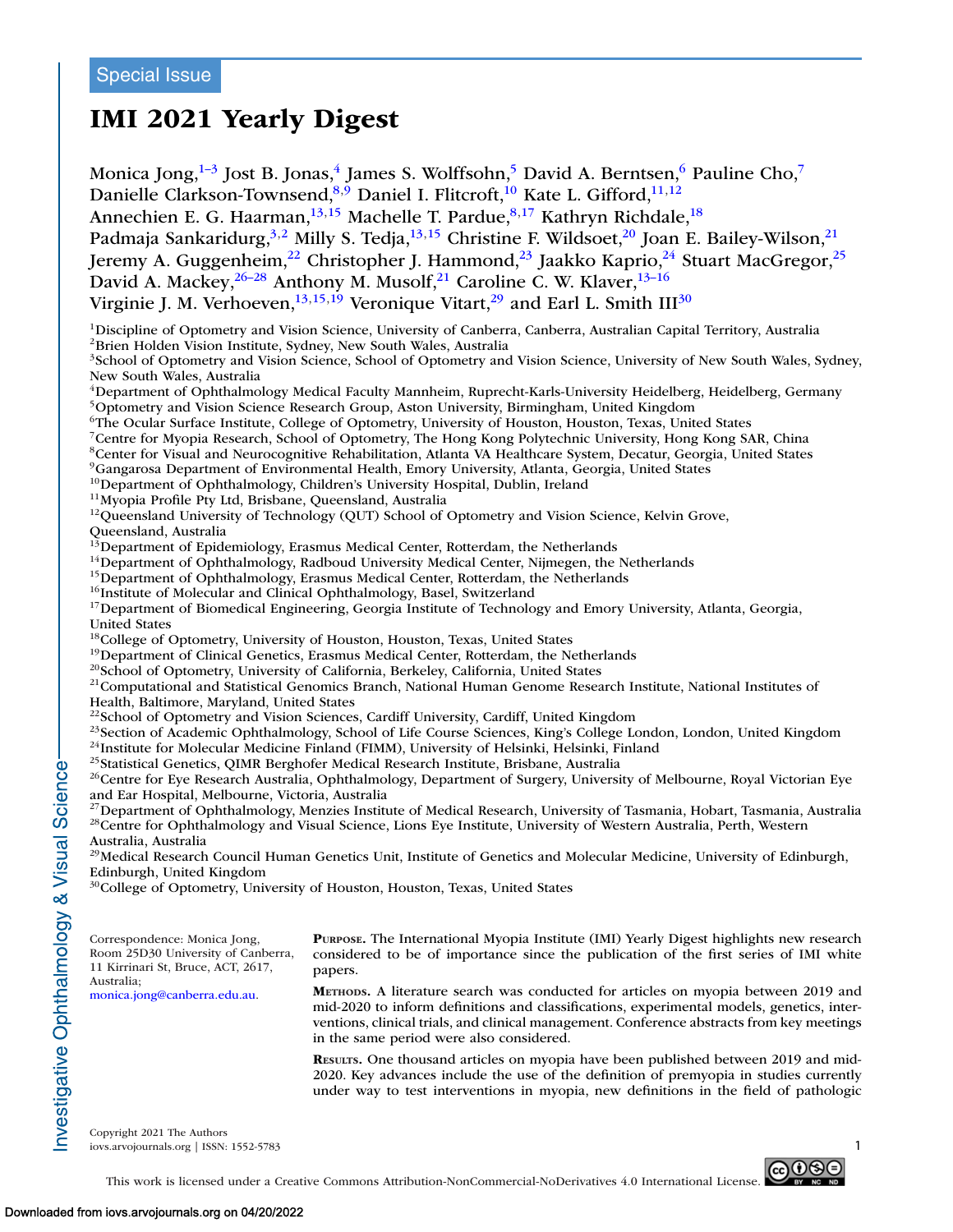**Received:** December 22, 2020 **Accepted:** January 24, 2021 **Published:** April 28, 2021

Citation: Jong M, Jonas JB, Wolffsohn JS, et al. IMI 2021 yearly digest. *Invest Ophthalmol Vis Sci.* 2021;62(5):7. <https://doi.org/10.1167/iovs.62.5.7>

myopia, the role of new pharmacologic treatments in experimental models such as intraocular pressure–lowering latanoprost, a large meta-analysis of refractive error identifying 336 new genetic loci, new clinical interventions such as the defocus incorporated multisegment spectacles and combination therapy with low-dose atropine and orthokeratology (OK), normative standards in refractive error, the ethical dilemma of a placebo control group when myopia control treatments are established, reporting the physical metric of myopia reduction versus a percentage reduction, comparison of the risk of pediatric OK wear with risk of vision impairment in myopia, the justification of preventing myopic and axial length increase versus quality of life, and future vision loss.

**CONCLUSIONS.** Large amounts of research in myopia have been published since the IMI 2019 white papers were released. The yearly digest serves to highlight the latest research and advances in myopia.

Keywords: myopia, classification, definitions, high myopia, pathologic myopia, genetics, emmetropization, interventions, atropine, contact lenses, spectacles, orthokeratology, management guidelines, clinical trials, axial length, cycloplegia

The International Myopia Institute (IMI) consensus group<br>was founded in 2015 by the late Professor Brien Holden<br>www.scotter (BHVI, Sydney) following the joint World Health Organization (WHO) and BHVI Meeting on Myopia held in Sydney. The IMI was formed to facilitate the sharing of evidencebased findings related to the worldwide significant increase of myopia with practitioners, researchers, and policy makers. The initial impetus for the IMI was to develop consensus definitions of myopia, high myopia, and pathologic myopia, as well as recommendations on treatment strategies to prevent myopia onset and to slow myopia progression, especially in low-income settings, and to promote basic and clinical research on myopia.<sup>1</sup>

The subsequent International Myopia Conference Meeting (IMC) in 2015 further highlighted the need for a consensus group and led to the collaboration between the IMC and IMI, which resulted in the formation of the initial seven task forces that produced the first series of IMI white papers on myopia. Wolffsohn et al.<sup>1</sup> details the history of the IMI. This was a truly global collaborative effort, and today the IMI has over 130 experts involved in 13 taskforces. The first white papers were published in *Investigative Ophthalmology and Visual Science* (*IOVS*) in 2019, a process chaired by Professors Earl Smith, James Wolffsohn, and Serge Resnikoff and facilitated by Dr. Monica Jong.

Professor Serge Resnikoff accepted the role of chair of IMI in 2018, and since the publication of the first IMI white papers, IMI has pursued its mission to disseminate evidencebased information to advance research, education, and myopia management to prevent future myopia-related vision loss and blindness. Recent key achievements include the IMI definitions<sup>2</sup> being referenced at the ICD-11 Revision Technical meeting in 2019, the IMI white papers being referenced in the WHO World Report on Vision, clinical summaries derived from the IMI white papers being translated into 12 languages, dedicated sessions being included at key practitioner and scientific meetings, and five new 2021 IMI white papers published in this special issue of *IOVS*. Raising awareness for myopia and high myopia as a significant public health issue is an ongoing process involving the collective efforts of researchers, clinicians, industry, policy makers, and various groups that work with children. More voices calling for collective action are necessary to move this area forward and ensure the latest evidence-based practice.

A search of PubMed using the term "myopia" from 2019 to mid-2020 alone yielded almost 1000 peer-reviewed articles. In other words, almost 1000 articles have been published since the first series of IMI white papers (2019). This presents a daunting challenge in trying to keep up with the latest information. The yearly digest is a simple and convenient way for clinicians and researchers to access the recent highlights in myopia. The yearly digests are organized around six of the original seven IMI white papers. The taskforce members producing the digests were involved in the original IMI white papers and have curated between 3 and 10 of the most potentially impactful articles published in their area from 2019 to the mid-2020, with personal insights. Various online databases were searched from 2019 up to mid-2020, and notable conference presentations that featured myopia such as the IMC 2019, Tokyo Medical and Dental University, and the ARVO 2020 virtual meeting were included. The Yearly Digest updates readers in the key advances in myopia in the following sections until the next series of these IMI white papers are published:

- Defining and classifying myopia
- Experimental models of emmetropization and myopia
- Genetics of myopia
- Interventions for controlling myopia onset and progression
- Clinical myopia control trials and instrumentation
- Clinical management guidelines for myopia

### **IMI DIGEST 2021—DEFINING AND CLASSIFYING MYOPIA**

The IMI "Defining and Classifying Myopia" white paper proposed definitions for myopia, high myopia, and pathologic myopia based on statistical analysis of thresholds used in the literature and clinical relevance [\(Table 1](#page-2-0) and [Table 2\)](#page-2-0).<sup>2</sup> Previously, over 400 definitions had been used in the literature, and many different cutoffs for myopia and high myopia had been suggested. This caused some confusion for differentiating various grades of myopia, in particular for the delineation of high myopia and pathologic myopia.<sup>2,3</sup> Standardizing definitions will ease evidence-based manage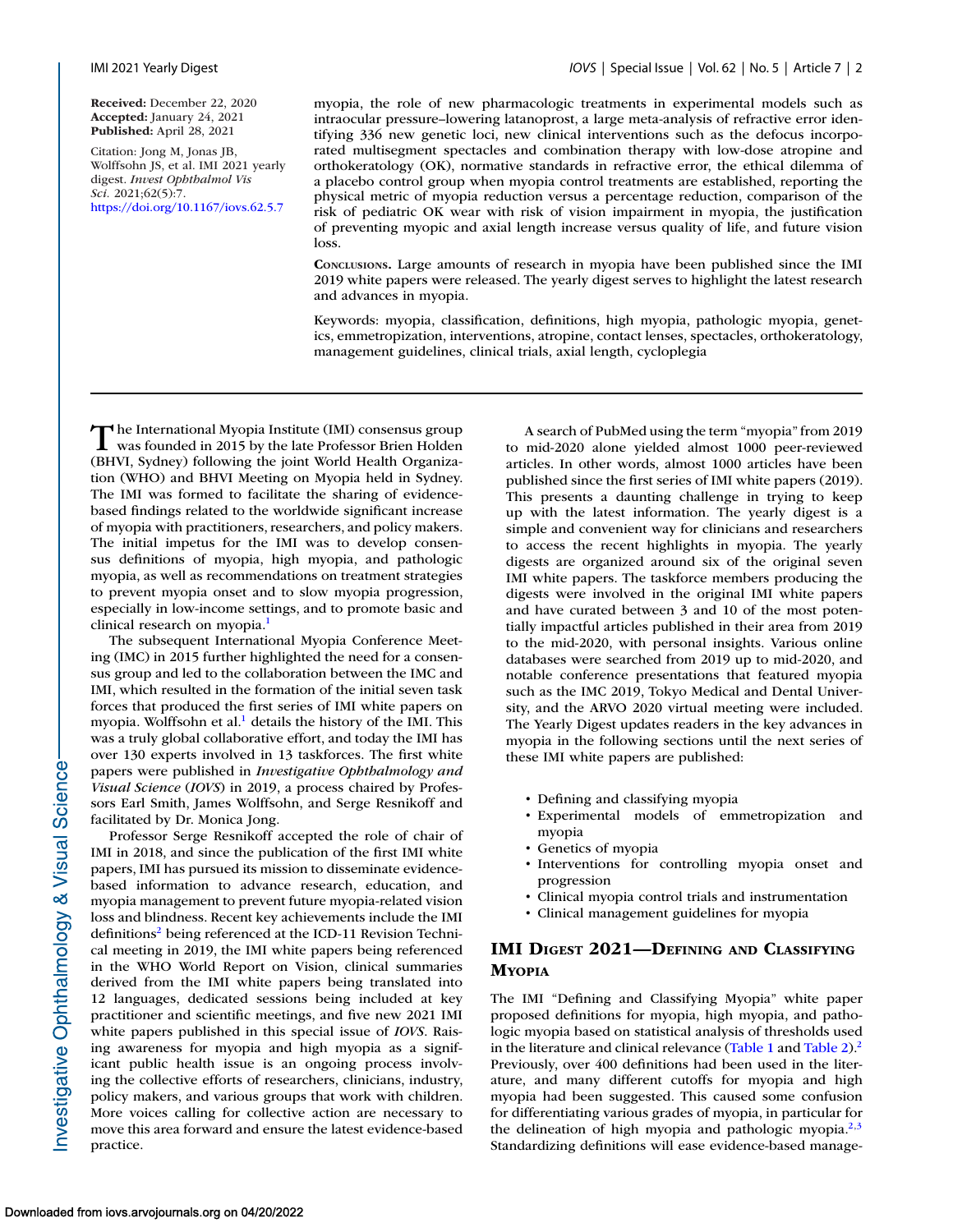<span id="page-2-0"></span>**TABLE 1.** Summary of Proposed General and Quantitative Thresholds for Myopia Adapted From IMI Defining and Classifying Myopia White Paper<sup>2</sup>

| <b>Definition</b><br><b>Term</b> |                                                                                                                                                                                                                                                                                                                                                                                              |  |  |  |  |
|----------------------------------|----------------------------------------------------------------------------------------------------------------------------------------------------------------------------------------------------------------------------------------------------------------------------------------------------------------------------------------------------------------------------------------------|--|--|--|--|
| Qualitative definitions          |                                                                                                                                                                                                                                                                                                                                                                                              |  |  |  |  |
| Myopia                           | A refractive error in which rays of light entering the eye parallel to the optic axis are brought to a<br>focus in front of the retina when ocular accommodation is relaxed. This usually results from the<br>eyeball being too long from front to back but can be caused by an overly curved cornea or a lens<br>with increased optical power, or both. It is also called near sightedness. |  |  |  |  |
| Axial myopia                     | A myopic refractive state primarily resulting from a greater than normal axial length.                                                                                                                                                                                                                                                                                                       |  |  |  |  |
| Refractive myopia                | A myopic refractive state that can be attributed to changes in the structure or location of the image<br>forming structures of the eye (i.e., the cornea and lens).                                                                                                                                                                                                                          |  |  |  |  |
| Secondary myopia                 | A myopic refractive state for which a single, specific cause (e.g., drug, corneal disease, or systemic<br>clinical syndrome) can be identified that is not a recognized population risk factor for myopia<br>development.                                                                                                                                                                    |  |  |  |  |
| Quantitative definitions         |                                                                                                                                                                                                                                                                                                                                                                                              |  |  |  |  |
| Myopia                           | A condition in which the spherical equivalent refractive error of an eye is $\leq -0.50$ D when ocular<br>accommodation is relaxed.                                                                                                                                                                                                                                                          |  |  |  |  |
| Low myopia                       | A condition in which the spherical equivalent refractive error of an eye is $\leq -0.50$ D and $> -0.00$ D<br>when ocular accommodation is relaxed.                                                                                                                                                                                                                                          |  |  |  |  |
| High myopia                      | A condition in which the spherical equivalent refractive error of an eye is $\leq -6.00$ D when ocular<br>accommodation is relaxed.                                                                                                                                                                                                                                                          |  |  |  |  |
| Premyopia                        | A refractive state of an eye of $\leq +0.75$ D and $> -0.50$ D in children where a combination of baseline<br>refraction, age, and other quantifiable risk factors provide a sufficient likelihood of the future<br>development of myopia to merit preventative interventions.                                                                                                               |  |  |  |  |

#### TABLE 2. Definitions for the Structural Complications of Myopia<sup>2,[29](#page-18-0)</sup>

| <b>Term</b>                                                      | <b>Definition</b>                                                                                                                                                                                                                                                                                                                                                                                                                                                                                                                                     |
|------------------------------------------------------------------|-------------------------------------------------------------------------------------------------------------------------------------------------------------------------------------------------------------------------------------------------------------------------------------------------------------------------------------------------------------------------------------------------------------------------------------------------------------------------------------------------------------------------------------------------------|
| Descriptive definitions                                          |                                                                                                                                                                                                                                                                                                                                                                                                                                                                                                                                                       |
| Pathologic myopia                                                | Excessive axial elongation associated with myopia that leads to structural changes in the posterior<br>segment of the eye (including posterior staphyloma, myopic maculopathy, and high<br>myopia-associated optic neuropathy) and that can lead to loss of best-corrected visual acuity.                                                                                                                                                                                                                                                             |
| Myopic macular degeneration<br>(MMD)                             | A vision-threatening condition occurring in people with myopia, usually high myopia that comprises<br>diffuse or patchy macular atrophy with or without lacquer cracks, macular Bruch's membrane<br>defects, choroidal neovascularization, and Fuchs spot.                                                                                                                                                                                                                                                                                            |
| Diagnostic subdivisions of MMD                                   |                                                                                                                                                                                                                                                                                                                                                                                                                                                                                                                                                       |
| Myopic maculopathy<br>Presumed myopic macular<br>degeneration    | Category 0: no myopic retinal degenerative lesion.<br>Category 1: tessellated fundus.<br>Category 2: diffuse chorioretinal atrophy.<br>Category 3: patchy chorioretinal atrophy.<br>Category 4: macular atrophy.<br>"Plus" features: lacquer cracks, myopic choroidal neovascularization, and Fuchs spot.<br>A person who has vision impairment and vision acuity that is not improved by pinhole, which<br>cannot be attributed to other causes, and<br>The direct ophthalmoscopy records a supplementary lens $> -5.00$ D and shows changes such as |
|                                                                  | "patchy atrophy" in the retina or<br>The direct ophthalmoscopy records a supplementary lens $> -10.00$ D.                                                                                                                                                                                                                                                                                                                                                                                                                                             |
| Specific clinical conditions characteristic of pathologic myopia |                                                                                                                                                                                                                                                                                                                                                                                                                                                                                                                                                       |
| Myopic traction maculopathy<br>(MTM)                             | A combination of macular retinoschisis, lamellar macula hole, and/or foveal RD (FRD) in highly<br>myopic eyes attributable to traction forces arising from adherent vitreous cortex, epiretinal<br>membrane, internal limiting membrane, retinal vessels, and posterior staphyloma.                                                                                                                                                                                                                                                                   |
| Myopia-associated glaucoma-like<br>optic neuropathy              | Optic neuropathy characterized by a loss of neuroretinal rim and enlargement of the optic cup,<br>occurring in highly myopic eyes with a secondary macrodisc or parapapillary delta zone at a<br>normal intraocular pressure.                                                                                                                                                                                                                                                                                                                         |

ment of myopia and improve comparability of research outcomes. Since the publication of the IMI white paper on the myopia definitions, several studies have been published and selected here for commentary. These studies further highlight the need for standardization of the myopia definitions and show that definitions may be selected based on the relevant population and what is being evaluated as an outcome. In addition to defining thresholds for myopia and pathologic myopia as a structural and not a refractive concept, a range of other terms were defined such as premyopia, secondary myopia, myopic traction maculopathy (MTM), and myopia-associated glaucoma-like optic neuropathy (MAGON) (further discussed in the IMI 2021 white paper: "IMI Pathologic Myopia"<sup>4</sup>). These terms are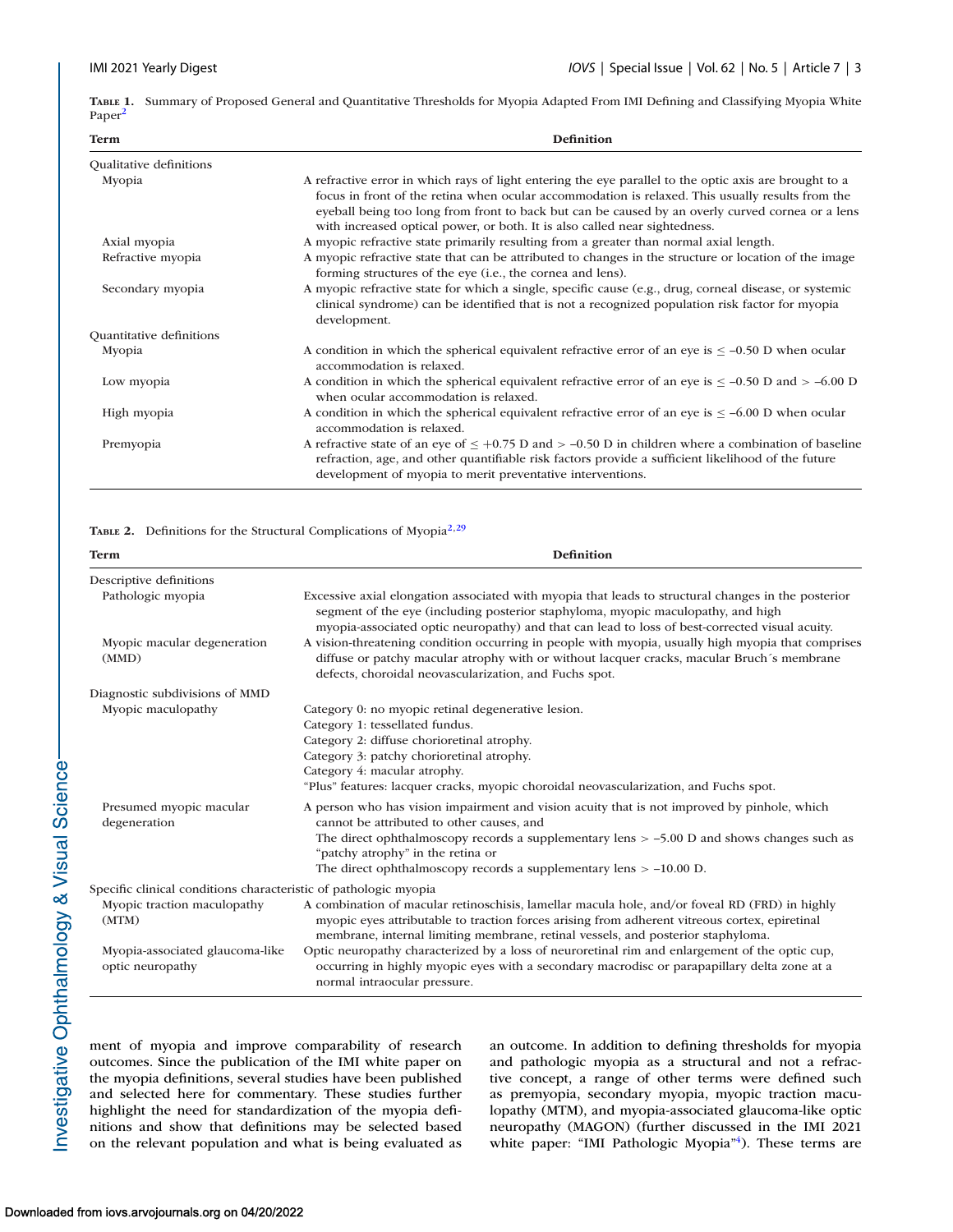starting to become more widely used and are further discussed below.

#### **Myopia Thresholds**

In relation to the standardization of refractive thresholds, several articles have explicitly cited the proposed standards.<sup>5,6</sup> The need for standardization of definitions is highlighted by the continued publication of papers with varying definitions for high myopia[.7](#page-17-0) For example, a recent refractive surgery study defined a threshold for high myopia at  $-9.00$  D.<sup>8</sup> This paper, like many others, also highlighted the issue of the inconsistent use of the mathematical symbols for "less than" in relation to myopia, in that extremely high myopia was described as  $\ge$  -9.00 D, but the context indicates that this was intended to mean more myopic than –9 D, rather than a refractive error  $\geq$  – 9.00 D. Another recent paper defined high myopia as "as the presence of a highly negative refractive error (>−6.00 to −8.00 D)," again using the mathematical symbol ">" to mean "more myopic" when mathematically, it should be written as "<" to indicate a more negative value and more myopia.<sup>9</sup> The IMI definitions and classifications white paper[2](#page-17-0) proposed that mathematical symbols should be used in a strict mathematical sense for consistency and that words be used where potential ambiguity arises (e.g., "more than  $6.00$  D of myopia" or "more myopic<sup>2</sup> than  $-6.00$  D").

Achieving complete consistency in reporting refractive errors is unlikely to be achieved in the short term. One suggestion in the IMI white paper $2$  for reporting standards for myopia studies was that when different thresholds are used to better suit the research question, a sensitivity analysis should be performed at the chosen and standardized thresholds (i.e., spherical equivalent refraction  $\le -0.5$  for myopia and  $\leq -6.0$  D for high myopia). This would be invaluable when it comes to comparing studies or performing meta-analyses. The value of this approach has been demonstrated in a paper published prior to the IMI report<sup>10</sup> and supported in a paper published in  $2020$ .<sup>11</sup> The cutoff values for myopia have a strong effect on the estimated prevalence of myopia and high myopia in population-based studies. For example, in the study by Parssinen and Kauppinen, $^{12}$  defining high myopia as a spherical equivalent refraction < –6.00 D in the right eye or by a spherical equivalent of  $\leq -6.00$ D or  $\leq$  -5.00 D in either eye was associated with a myopia prevalence of 24%, 32% and 52%, respectively.

The recent publication of normative standards for refractive errors is also a step forward. San-Diez et al. $^{13}$  reported axial length growth curves for Chinese children for estimating the risk of myopia, based on age, gender, the axial length/corneal radius ratio, and spherical refractive error. The growth curves were based on a data set from 12,554 children aged 5 to 16 years from Wuhan, China. Compared with the axial length growth curves for European children of the same age, $13<sup>b</sup>$  the Chinese children had significantly longer axial lengths. San-Diez and colleagues $13$  used a threshold of −5.00 D, but this study was initiated prior to the publication of the IMI white paper[.2](#page-17-0) The definition of centile-based standards to refraction offers a rational basis for an age-adjusted definition of high myopia in children and adolescents, in whom the development of high myopia in adulthood is likely or very likely. Refraction reference curves in European children have also been published but were noncycloplegic.<sup>14</sup>

More longitudinal studies will be needed to validate these approaches.

In the IMI definitions white paper, $<sup>2</sup>$  the proposed defi-</sup> nition of myopia did not stipulate cycloplegia as a requirement but included the caveat "when ocular accommodation is relaxed" [\(Table 1\)](#page-2-0). This was intentional to avoid potentially invalidating many epidemiologic studies in adults. Cycloplegia remains the gold standard in studies of refractive error in children, $\frac{15}{15}$  but in some settings, for example, school screenings, cycloplegia can be impractical, but the data are still useful (covered in detail in the "IMI Clinical Myopia Control Trials and Instrumentation" white paper).<sup>16</sup> From a functional point of view, the various degrees of myopia may be defined by the uncorrected visual acuity of the respective refractive error. Introducing unaided distance visual acuity criteria could be useful to avoid overdiagnosing myopia due to instrument myopia when cycloplegia is not used.<sup>17</sup>

#### **Other Definitions: Premyopia and Secondary Myopia**

The concept of premyopia has emerged over the past few years, and the IMI proposed a practical definition of this concept [\(Table 1\)](#page-2-0). Several clinical trials, notably the ATOM3 study from Singapore (NCT03140358, https: [//clinicaltrials.gov/ct2/show/NCT03140358\), are currently](https://clinicaltrials.gov/ct2/show/NCT03140358) recruiting premyopes to test whether atropine can delay or prevent myopia onset. Premyopia is now also being discussed in the context of a comprehensive approach to myopia progression management. $18$  Secondary myopia is a potentially useful concept but remains rarely used in this field, despite being a widely adopted term in other conditions (e.g., glaucoma). It has appeared recently in several publications as an exclusion criterion $19,20$  and in a review on the perennial "nature versus nurture" question.<sup>21</sup>

#### **Pathologic Myopia**

In relation to terminology and definitions, the area that remains in greatest flux is the concept of pathologic myopic. New classifications are still being proposed, and it is likely to be some time until a clear consensus emerges in this area.<sup>9</sup> Rather than a refractive definition, the concept of pathologic myopia was defined in purely structural terms as a set of complications that arise from high myopia with increasing age[.2](#page-17-0) The understanding of structural complications and their visual implications continues to evolve.<sup>22</sup> Several recent papers provide excellent data on the risk of such complica-tions and the impact on vision.<sup>23,[24](#page-18-0)</sup> Although high myopia– related ocular complications are recognized to increase with age, particularly after age 50 years, these complications are now also being recognized in highly myopic children.<sup>25</sup> The continual refinement of optical coherence tomography (OCT) will undoubtedly contribute to improving the understanding of pathologic myopia, and one specific OCT-based definition—myopic traction maculopathy (MTM), which is becoming more widely used. The clinical characteristics of MTM are becoming well defined, $26$  and a staging system has now been proposed.<sup>27</sup> The impact of high myopia on optic nerve structure and function, as encapsulated in the term myopia associated glaucomatous optic neuropathy (MAGON) is also a topic of current research and interest.<sup>28</sup> For a detailed discussion, please refer to the IMI 2021 white paper "IMI Pathologic Myopia.["4](#page-17-0)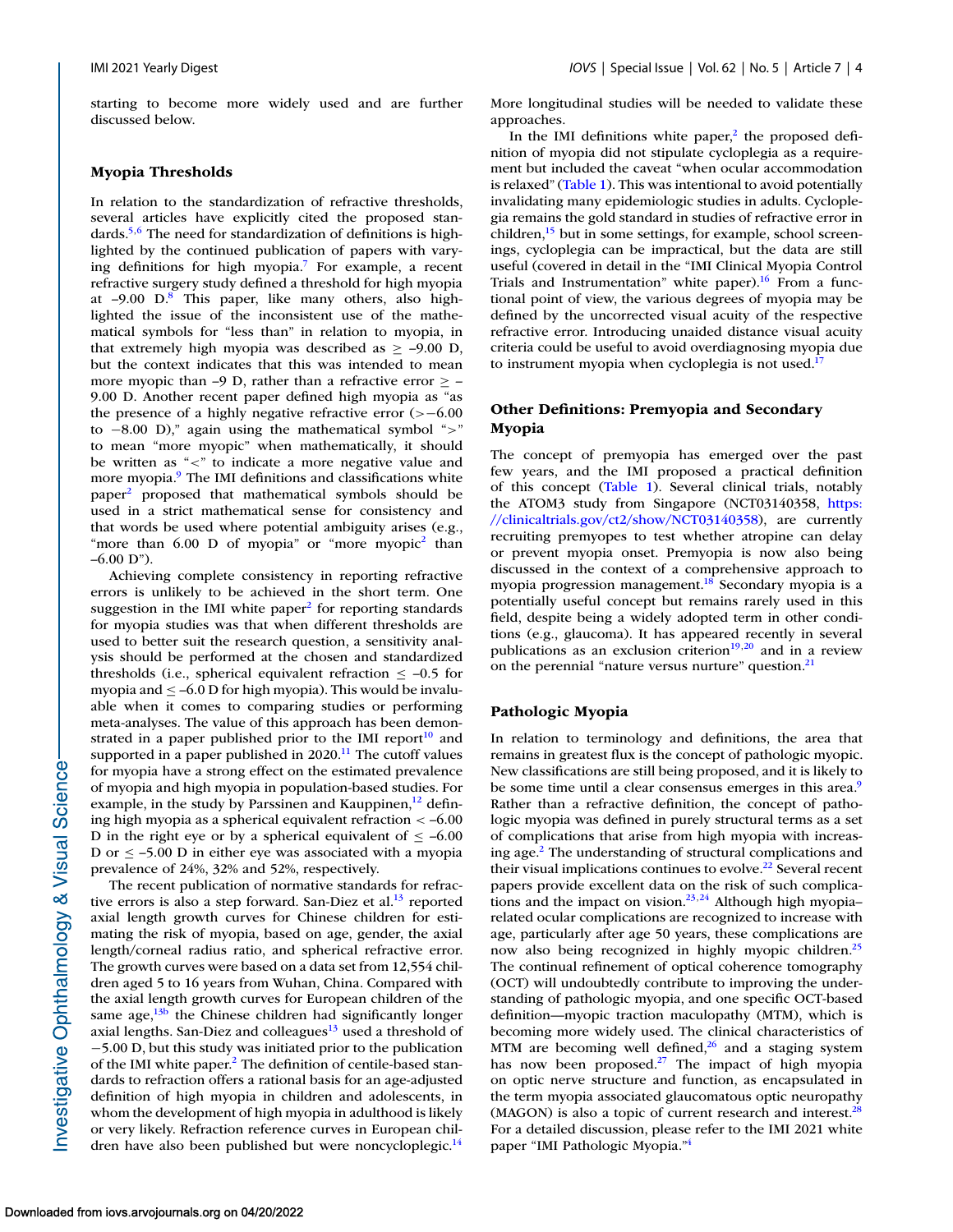#### **Conclusion**

Standardization of myopia thresholds and definitions is improving, but much work remains to be done on this topic. Meta-analyses are now a very important aspect of myopia research, and use of consistent standards will enhance the potential of this powerful statistical approach. The field of pathologic myopia is rapidly evolving, and new classifications are likely to emerge over the coming years, led by both growing clinical interest in the topic and advances in imaging technology.

### **IMI DIGEST 2021—EXPERIMENTAL MODELS OF EMMETROPIZATION AND MYOPIA**

The discovery of the phenomenon of form-deprivation myopia in 1977 ushered in the modern era of animal research on refractive development. $30$  The 2019 IMI white paper on experimental models of emmetropization and myopia<sup>31</sup> reviewed the significant progress that was achieved via research involving laboratory animals over the following 40+ years. Since then and through 2020, research involving animal models has continued to expand and to provide new and critical insights into factors that influence ocular growth and refractive development and that contribute to the genesis of common refractive errors like myopia. This digest highlights some of the high-interest, high-impact papers that have been published during the intervening period. The highlighted papers were selected based on a survey of the authors of the 2019 IMI experimental models paper. $32$  The accompanying reference list includes papers that were published since submission of the experimental models paper, specifically 3 more recent reviews,  $32-34$ 3 papers that involved nonhuman primates, $35-37$  3 that employed tree shrews, $38-40$  14 that used chickens, $41-54$  19 that involved guinea pigs<sup>55–[72](#page-19-0)</sup> and 22 that utilized mice.<sup>73–94</sup> While the chicken continues to be a mainstay in experimental myopia research, the number of publications using guinea pigs and mice has increased, particularly in the latter, to take advantage of the genetic manipulations that are possible in the mouse.

#### **Intraocular Pressure and Myopia Progression**

El-Nimri NW, Wildsoet CF. Effects of topical latanoprost on intraocular pressure and myopia progression in young guinea pigs. *Invest Ophthalmol Vis Sci.* 2018;59:2644–2651[.66](#page-19-0)

Intraocular pressure (IOP) has been hypothesized to be a contributing factor to myopia progression, primarily because the biomechanically weaker scleras in myopic eyes would be more susceptible to the stretching influence of IOP. If this were true, treatment strategies that lower IOP should slow axial myopic progression. In this respect, clinical trials using the  $\beta$ -blocker, timolol, the only ocular hypotensive drug to be clinically tested, have yielded inconsistent results. Similarly, timolol failed to reduce the degree of form-deprivation myopia in chickens, possibly because β-blockers have minimal effects on IOP at night when myopic growth appears to dominate.

El-Nimri and Wildsoet $^{66}$  demonstrated that topical latanoprost, a prostaglandin analogue, was effective in reducing IOP over 24 hours in guinea pigs, and more importantly, this commonly used ocular hypotensive drug was effective in blocking the axial myopia produced by form deprivation. In addition, they observed that latanoprost normalized the diurnal IOP rhythms in deprived eyes and that the observed reductions in myopic axial elongation were correlated with the magnitude of the IOP reductions, supporting a biomechanical explanation for the myopia control effects. This investigation is in agreement with a recent study by Liu et al.,<sup>95</sup> who showed that the  $\alpha$ adrenoreceptor agonist, brimonidine, which is a different class of ocular hypotensive from latanoprost, was also effective in reducing IOP and defocus-induced myopia in guinea pigs.

At present, alternative IOP-independent explanations for the actions of these drugs cannot be ruled out. Further investigations into underlying site and mechanisms of action for the myopia control effects for both latanoprost and brimonidine are needed. Nevertheless, the results of these studies are exciting because they indicate that well-tolerated, topically administered, ocular hypotensive drugs may provide a qualitatively new line of myopia control therapy.

### **The Role of ON and OFF Channels in Refractive Development**

Wang M, Aleman A, Schaeffel F. Probing the potency of artificial dynamic ON or OFF stimuli to inhibit myopia development. *Invest Ophthalmol Vis Sci*. 2019;60:2599–2611[.54](#page-18-0)

The ON and OFF channels originate at the sign-inverting and sign-conserving synapses between the photoreceptors and the ON and OFF bipolar cells, respectively. These channels remain largely separate through the retina, the lateral geniculate nucleus, and the early stages of cortical processing. Evidence associated with genetic mutations, pharmaceutical interventions, and manipulations of the temporal luminance profiles of ambient lighting indicates that selective interruptions/adaptations of the ON and OFF retinal channels can have qualitatively different effects on normal emmetropization and vision-induced alterations in refractive development.

In this paper, the most recent in a series of papers on this topic from the Schaeffel lab, the authors investigated the effects of dynamic ON or OFF visual stimuli on choroidal thickness (CT), a predictive indicator of the direction of refractive development. In addition, they investigated the associated changes in retinal dopamine release, a key element in the signal cascade that regulates ocular growth that is dependent on ON-pathway activity. The primary findings were that in both humans and chickens, ON stimuli produced choroidal thickening, whereas OFF stimuli caused choroidal thinning. In chickens, ON stimulation also elevated dopamine release when compared to OFF stimulation. An unexpected finding in chickens was that over longer treatment periods, both ON and OFF stimulation were associated with increased myopia in response to imposed hyperopic defocus, even though relative to OFF stimulation, ON stimulation increased dopamine, a known inhibitor of myopia.

This study is noteworthy because the results show that dynamic ON and OFF local luminance stimuli have qualitatively similar effects on CT in humans and chickens. The fact that dopamine release also varied in a bidirectional manner supports the hypothesis that dopamine is involved in the CT changes produced by ON and OFF stimuli. Significantly, the direction of changes in CT produced by these dynamic luminance stimuli agreed with previous findings from the Schaeffel lab obtained in participants viewing texts of different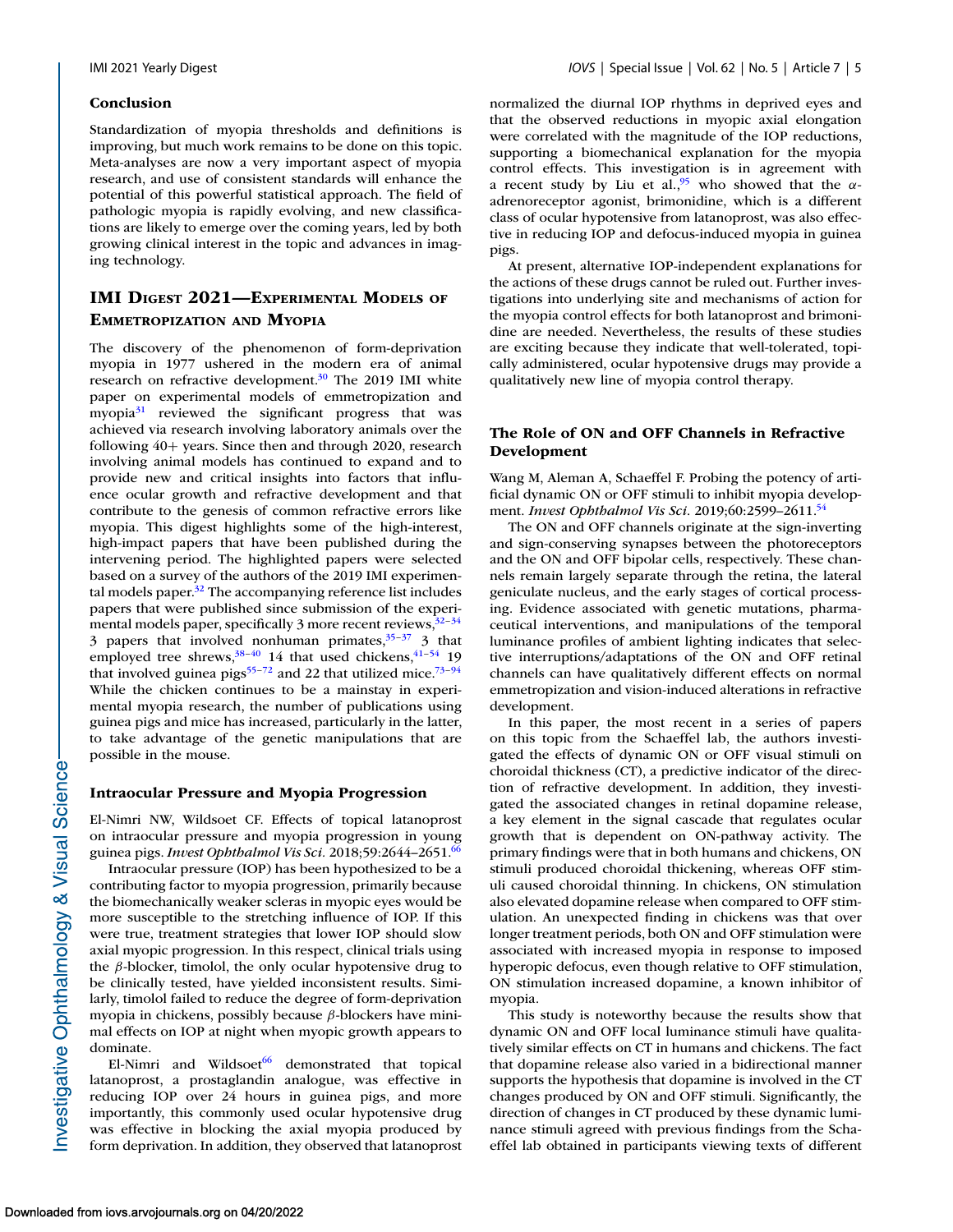contrast polarities. It will be important to determine the time course for the effects of these dynamic ON and OFF stimuli because it may be possible to manipulate signals in the ON or OFF pathways in ways that are not dependent on retinal focus but that can selectively alter axial elongation rates and the progression of myopia.

#### **Circadian Clocks and Refractive Development**

Stone, RA, McGlinn AM, Chakraborty R, et al. Altered ocular parameters from circadian clock gene disruptions. *PLoS One.* 2019;14(6):e0217111.<sup>87</sup>

Many ocular processes show diurnal oscillations that are relevant to ocular growth and refractive development. In growing eyes, axial length and choroidal thickness exhibit circadian rhythms that are altered by visual conditions that are known to interfere with normal refractive development. In animals with experimentally induced myopia, diurnal rhythms in retinal dopamine turnover and the expression of circadian rhythm–related genes are altered. The fact that manipulations of the intensity and diurnal cycle of ambient lighting, key factors in coordinating diurnal rhythms, also alter refractive development suggests that ocular circadian rhythms play a role in emmetropization and the development of common refractive errors.

In this intriguing paper, the authors investigated the effects of disrupting clock genes on optical development in 2 very phylogenetically different species, the mouse and the fly (*Drosophila melanogaster*). In comparison to littermate control mice (*Bmal1<sup>fl/fl</sup>*), retinal specific knockouts for *Bmal1,* an essential component of the circadian clock, exhibited myopic refractive errors that, like common myopia in children, were associated with increases in vitreous chamber depth. In *Drosophila*, knockouts of either the *cycle* or *period* genes in the circadian clock resulted in an elongation of the fluid-filled pseudocones of the ommatidia, an optical component considered analogous to the vitreous chamber in the camera eyes of vertebrates. Thus, it appears that circadian clocks influence the pathways that regulate ocular development in both of these widely separated species.

It is known that the basic molecular mechanisms for circadian rhythms are conserved from Drosophila to mammals. This study demonstrates that at least some aspects of these mechanisms that play a role in regulating optical development have also been conserved across species and that the maintenance of normal ocular diurnal rhythms is fundamental to normal emmetropization. This study provides further evidence that genetic and environmental factors that influence diurnal rhythms can produce alterations in optical development of the eye that are similar in nature to those associated with common refractive errors like myopia. These findings support the idea that it may be possible to manipulate ambient lighting and societal behaviors that potentially impact circadian rhythms in ways that reduce the burden of myopia.

### **Contribution of Cone Pathway Signaling in Form-Deprivation Myopia**

Chakraborty R, Yang V, Park HN, et al. Lack of cone mediated retinal function increases susceptibility to form-deprivation myopia in mice. *Exp Eye Res*. 2019;180:226–230[.73](#page-19-0)

Elegant experiments in animal models using partial diffusers have demonstrated that refractive eye growth depends on detection of visual input by the retina. $96,97$ However, the retinal signaling pathways that control refractive development and myopic eye growth remain elusive. Rod and cone photoreceptor pathways are fundamental to light detection across a large range of luminance. While there is experimental evidence that both rods and cones contribute to normal refractive development, $\frac{98,99}{8}$  cones have been thought to be more influential due to their roles in high acuity and color vision.

Chakraborty et al.<sup>73</sup> set out to investigate the role of cone photoreceptor signaling in normal refractive development and form deprivation myopia by using a mouse model with a gene mutation in *Gnat2*, the α-subunit of cone transducin. The *Gnat2*–/– mice have loss of cone function with normal rod function. The authors found that the loss of cone function did not influence normal refractive development in mice. However, the *Gnat2*–/– mice were more susceptible to form deprivation myopia, showing a ∼65% increase in myopic shift compared to wild-type control mice after 3 weeks of goggling.

These results suggest that the retinal signaling for normal emmetropization and the response to form deprivation may not be the same. Cones were not essential for normal refractive development but significantly influenced the susceptibility to form deprivation. Interestingly, these authors have previously reported on the response of a mouse with loss of rod function, *Gnat1*–/–, which showed opposite effects[.98b](#page-20-0) The absence of rod signaling results in a "flat" refractive development curve and unresponsiveness to formdeprivation myopia. Thus, rods and cones appear to play different roles in refractive eye growth: cones may modulate the response to form deprivation, while rods may be required to respond to form deprivation.

Importantly, these experiments take advantage of the mouse model of myopia in which genetic and environmental factors can be altered. The ability to genetically modify specific ocular cell types or pathways of interest is unique to the mouse model and provides an opportunity to examine how a given mutation alters normal refractive development across age as well as the response to myogenic stimuli. Such an approach is expected to offer new insights into the mechanisms controlling refractive eye growth and eventually to lead to new treatment targets.

### **Genes, Environment, and Interactions Drive Refractive Development**

Tkatchenko TV, Shah RL, Nagasaki T, Tkatchenko AV. Analysis of genetic networks regulating refractive eye development in collaborative cross progenitor strain mice reveals new genes and pathways underlying human myopia. *BMC Med Genomics.* 2019;12:113[.91](#page-19-0)

The increase in the prevalence of myopia is attributed to both environmental and genetic factors as well as the interplay between them. While the global rise of myopia is happening too rapidly to be solely caused by genetic factors, it is well documented that genetics play a role in the risk of developing hyperopia and myopia. As Dr. Judith Stern famously said, "Genetics loads the gun but the environment pulls the trigger,["99b](#page-20-0) succinctly illustrating the idea that the interactions between genes and the environment are responsible for driving the progression of many complex diseases, such as hyperopia and myopia.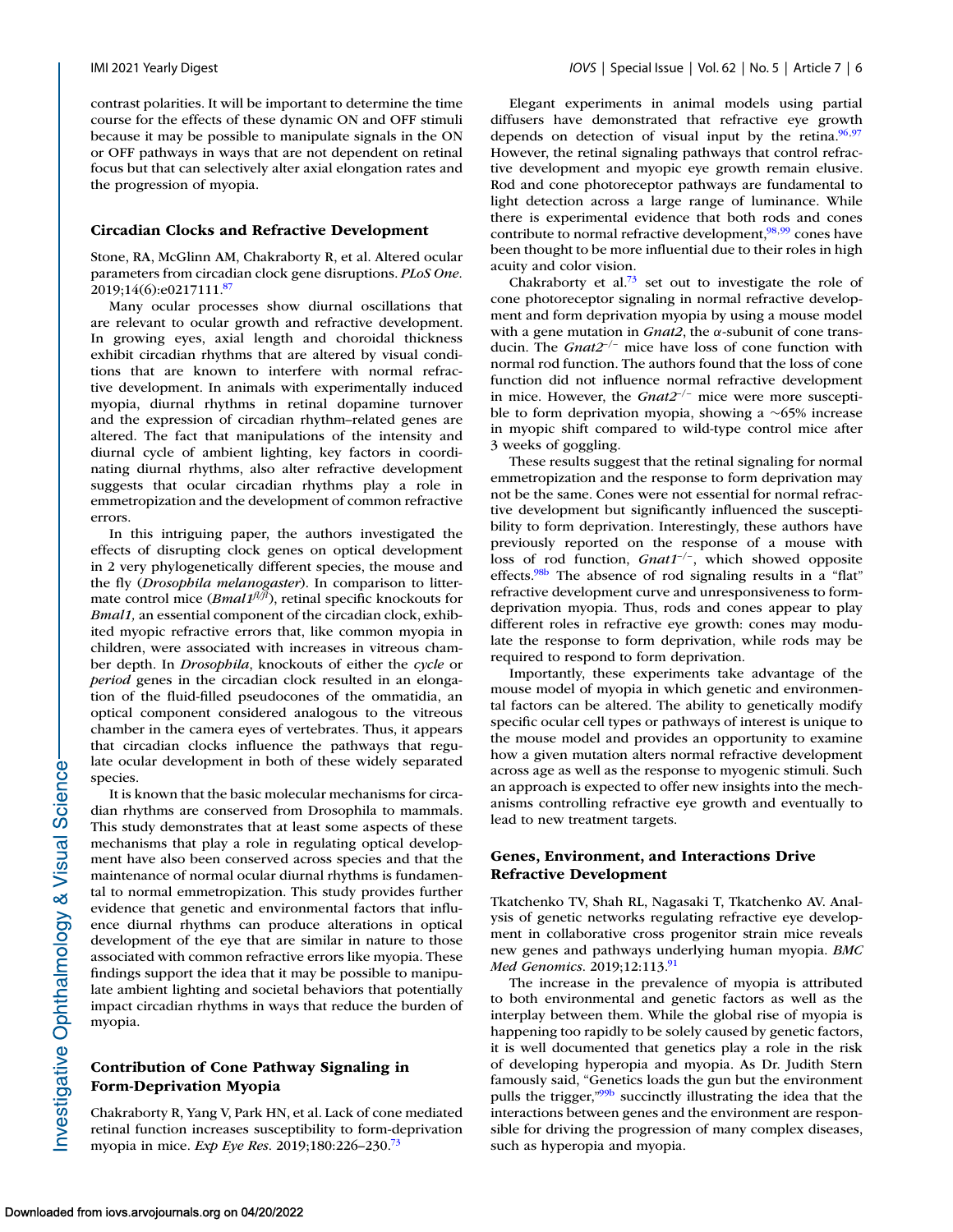

**FIGURE 1.** Historic overview of myopia gene finding from 1990 to 2020. Genes identified using whole exome sequencing (WES) are marked in *purple*. Other loci (linkage studies, GWAS) are marked in *red*. The cohorts used in the GWAS studies are indicated in *black*.

In this novel experiment, Tkatchenko et al.<sup>91</sup> evaluated how genetic backgrounds of different mouse strains interact with the visual environment to affect refractive error. By tracking the refractive errors of 8 genetically different mouse strains, they uncovered differences in refractive development between strains placed in normal and myopigenic environments. To further understand why some mouse strains are more susceptible to myopia than others, Tkatchenko et al. $91$  performed RNA sequencing on the retinas from these strains to evaluate differential gene expression. In doing so, they identified thousands of genes and multiple pathways responsible for normal refractive development in mice, many of which overlap with findings in human studies. Intriguingly, they found that while many genes were associated with both normal refractive development and myopia susceptibility, they tended to act in opposite directions.

The integration of both phenotypic measures and transcriptomic data in this study provides a powerful approach to understanding the molecular underpinnings of refractive error development. Additionally, these findings are likely relevant for human myopia, as many of the identified biological pathways and genes are conserved across species. Overall, this study identified well-defined retinal signaling pathways that may be responsible for driving ocular growth in response to the visual environment, which could guide approaches in drug development and treatment (also see the recent review by Tkatchenko and Tkatchenko $33$ ).

### **IMI DIGEST 2021—GENETICS OF MYOPIA**

#### **Introduction**

Myopia is a complex disorder in which both genetic influences and environmental factors play a role. Since the first genome-wide association study (GWAS) in 2010, the number of loci associated with refractive error has increased dramatically due to larger samples sizes. Recently, over 500 loci have been associated with refractive error (Fig. 1). The genes residing within these loci are involved in a variety of pathways, including light-processing pathways, retinal cell physiology, glutamate receptor signaling, circadian rhythm regulation, dopamine pathway, and extracellular matrix organization. Expression analyses of identified genes have implicated a role for almost all ocular cell types in the pathogenesis of myopia. While more and more loci have been associated with myopia, the exact mechanisms by which they confer susceptibility to this trait are still largely unknown. Furthermore, most of the heritability of refractive error (defined as the proportion of interindividual variation in the trait contributed by genetics) remains unexplained. Some of the missing heritability might be explained by gene–gene and gene–environment interaction, but a significant fraction of causally related genes for refractive error has yet to be discovered. There have been some key updates to the field of myopia genetics since the publication of the IMI white paper on myopia genetics[.100](#page-20-0) The PubMed database was searched using various MeSH terms (e.g., "myopia/genetics," "refractive errors/genetics," "genetic predisposition to disease") to identify articles published between February 2019 and April 2020. Most of these articles focused on gene-discovery in (pathologic) myopia<sup>101-104</sup> the genetic overlap with myopia-related complications,<sup>105,106,126</sup> epigenetics,<sup>78,85[,107,108](#page-20-0)</sup> transcriptomics, $^{109-113}$  proteomics<sup>113,114,120</sup> and the interaction between environmental factors and genetics.<sup>115,116</sup> The key advances are highlighted below in [Figure 2.](#page-7-0)

#### **Commentary**

**Gene Finding.** Perhaps the most important breakthrough in the past 12 months was the publication by Hysi et al[.101](#page-20-0) of the largest GWAS meta-analysis of refractive error to date, which included over 500,000 participants of European ancestry. This study combined data from the UK Biobank, the consumer genomics company 23andMe Inc.,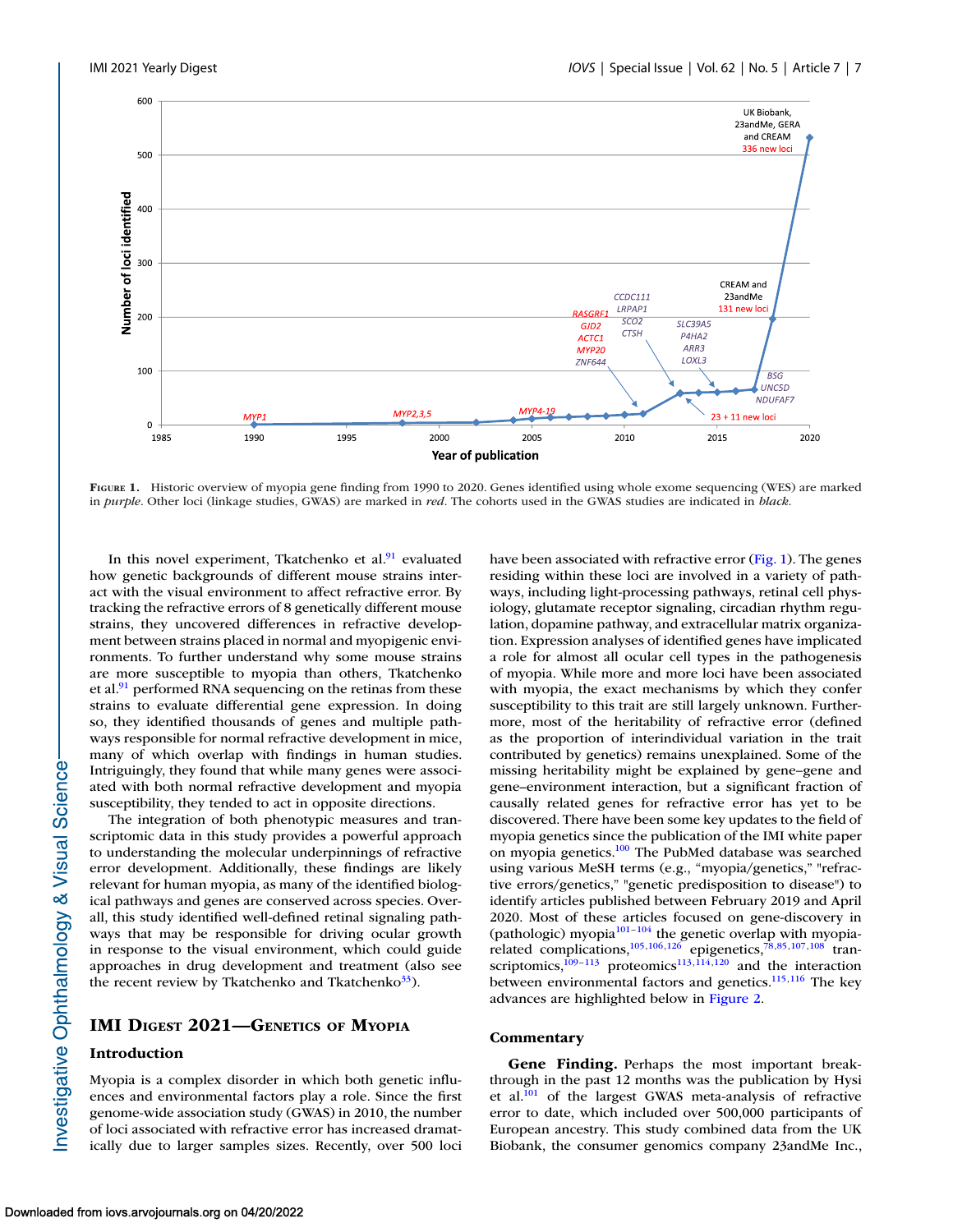<span id="page-7-0"></span>

**FIGURE 2.** Overview of myopia genetics research.

and the Genetic Epidemiology Research on Adult Health and Aging study for discovery, along with data from the CREAM consortium for replication. The authors also carried out a meta-analysis including all studies; this meta-analysis identified 449 loci, of which 336 represented new genetic loci.

This work confirmed that refractive error is genetically an extremely heterogeneous disorder involving many different processes, genes, and ocular tissues. Among the newly identified genes are genes regulating circadian rhythm, genes with known roles in corneal dystrophies, cataract and retinal dystrophies, genes in the *Wnt* signaling pathway, and genes with prominent effects on skin, hair, and eye pigmentation. Two major sets of mechanisms were proposed by the authors: first, those affecting ocular structure, development, and physiology, including IOP, and second, central nervous system–related genes, such as those with effects on retinal signaling pathways.

In addition to gene discovery, the authors assessed whether the newly identified genetic loci could be used to detect individuals at risk of developing high myopia who could possibly benefit from intervention (e.g., at-risk individuals could be targeted for early intervention with atropine eye drops or dual-focus lenses designed to slow myopia progression)[.117](#page-20-0) A polygenic risk score (PRS) for refractive error had an area under the receiver operating characteristics curve (AUC) of 0.75 for predicting high myopia (defined as spherical equivalent [SER] < –5.00 D), which compares favorably with previous methods for predicting myopia based on cycloplegic refraction in young children.<sup>118</sup> Another genetic study similarly derived a PRS for refractive error that attained an AUC of 0.75 for predicting high myopia and found that children with a PRS in the top 10% were at 6-fold higher risk of high myopia than those in the remaining 90%[.119](#page-20-0) This latter study was based on a much smaller sample than Hysi et al., $^{111}$  suggesting that there is hope for even greater accuracy in genetic prediction of myopia in the future. The genetic loci associated with myopia have relatively small effect sizes, so identifying more loci will not

necessarily improve prediction of common myopia. Nevertheless, discovering even greater numbers of genes associated with refractive error development by enlarging GWAS sample sizes and improving imputation quality and usage of alternative genetic techniques will help to further elucidate the pathogenesis of myopia.

**Family Studies.** One alternative technique to identify genes, and highly penetrant rare variants in particular, is to use family-based linkage studies, since any one particular causal rare variant is more likely to be observed in multiple affected individuals within a highly aggregated family than to be observed in a sample of unrelated affected individuals. Linkage analysis takes advantage of long haplotypes shared by related affected individuals and has good power to detect high-penetrance variants in large pedigrees with multiple affected individuals. Two new studies have used this approach in families from 2 founder populations in the United States, the Pennsylvania Amish $102$  and an orthodox Ashkenazi Jewish community.<sup>103</sup> In both studies, pedigrees with a strong family history of common myopia were enrolled, and exome-based microarray genotyping was performed. Participants underwent extensive eye examinations; myopia was defined as a mean spherical equivalent ≤ –1 D. An autosomal dominant model with a rare disease allele was assumed in the 2-point parametric linkage analyses. In the Amish families, genome-wide significant linkages to myopia were identified at 12q15 and 8q21.3 across all Amish families, centered on the genes *PTPRB* and *CNGB3*. *PTPRB* (a protein tyrosine phosphatase) has not been previously linked to eye disease, although other protein tyrosine phosphatases have been implicated in myopia. *CNGB3* is expressed in cones, and a genetic defect in this gene underlies achromatopsia. Further, 3 genome-wide significant linked variants were also found within a single Amish family. These variants were all located in the gene *SLC618*, which would be novel for eye disease. In the Ashkenazi families, genome-wide significant linkage signals, not previously associated with eye disease, were observed on 7q36.1 and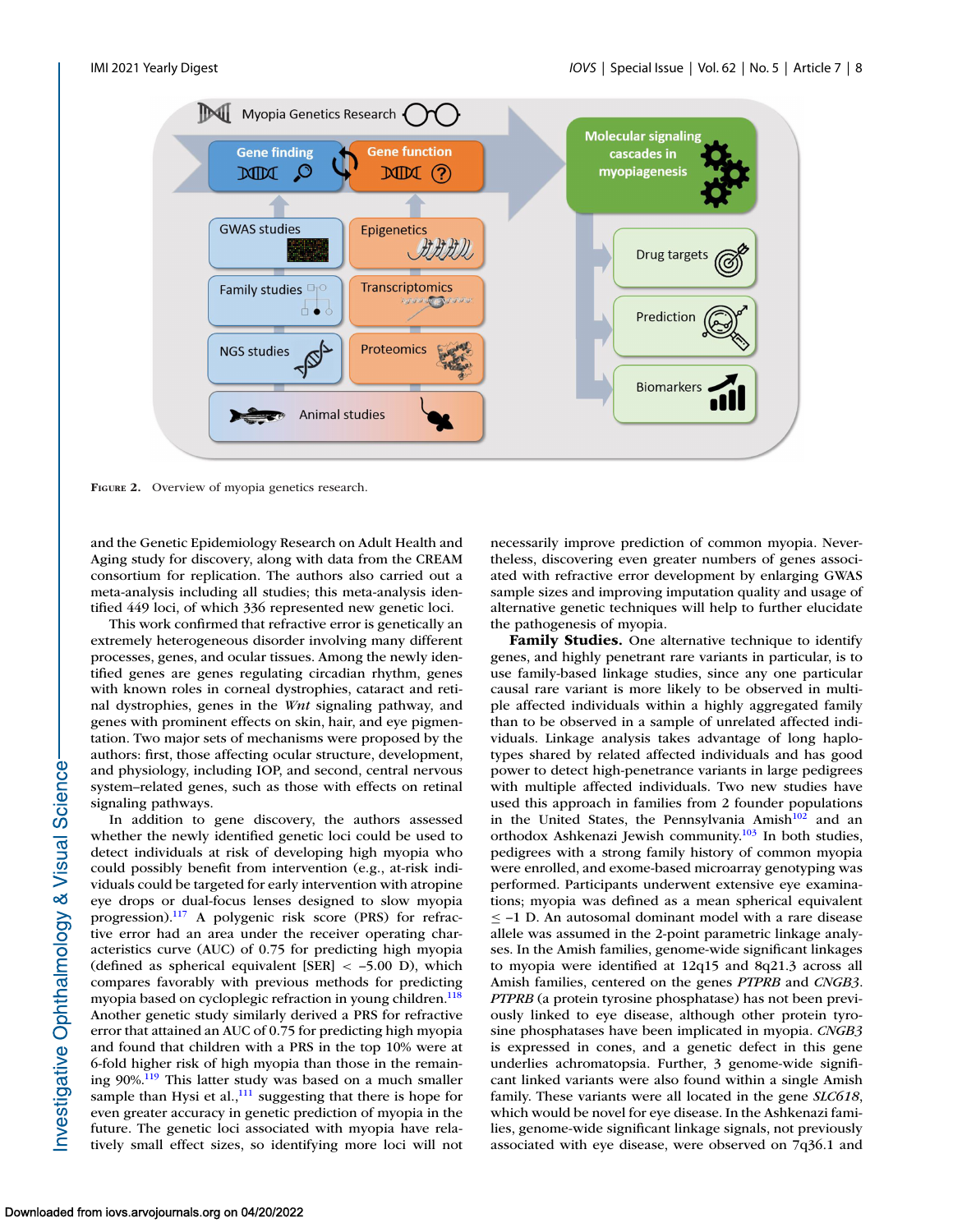8q24, centered on the genes *SSPO* and *WISP1*. This data set also replicated a previously published linkage on 1p36.1. Since linkage peaks are broad, the genes with the strongest evidence for linkage above may not be causal. Genome-wide sequencing of the most informative families in these data will help identify the causal genes and variants.

**Epigenetics.** Individuals who develop myopia early in life have a higher likelihood of progressing to high myopia. This may be caused by myopia genes with expression and effect early in life. Another explanation of this effect might be related to epigenetic changes due to influences in utero. Furthermore, epigenetic changes might influence myopia development in childhood or even between generations. Only a few studies have focused on epigenetic changes those possibly influenced by early environmental factors—in myopia development.

An epigenome-wide association study by Seow et al.<sup>85</sup> aimed to find CpG methylation sites in umbilical cord tissue associated with early onset myopia. A study population of 519 Malay, Indian, and Chinese children with available umbilical cord blood and SER at 3 years was included for analysis (29 cases [SER  $\lt$  -0.50 D] and 490 nonmyopic controls). Epigenetic signals were evaluated at 160,418 separate loci after adjusting for ethnicity, sex, gestational age, cellular composition, and batch effects. Five *CpG* probes (*cg21880079*, *cg14066632*, *cg03155767*, *cg17154092*, *cg26299044*) showed evidence of association with myopia; all were hypomethylated in myopia cases compared to controls (2.81% to 4.49% methylation change in cases compared to controls). Adjusting for parental myopia and smoking did not materially change the results. One of the 5 sites was located in a known myopia locus (*MYP10*) and 4 of the probes could be annotated to genes (*ARL1*, *FGB*, *PQLC1*, *KRT12). ARL1*, *PQLC1*, and *KRT12* showed expression in both fetal and adult human ocular tissue, whereas the *FGB* gene showed significant scleral expression in ocular mouse tissue. The authors considered that all 4 genes might be involved in corneal epithelium development and membrane transport. Umbilical cord blood was used to investigate the methylation profile. Therefore, these results may help in predicting early onset myopia but may not fully reflect biological changes in ocular tissue. The authors, however, suggest that the biological changes seen in early onset myopia in very young children are already reflected in umbilical cord tissue at birth. In addition, differentially methylated CpG sites may be used as biomarkers to predict high myopia in children. Replication in a larger data set and examination of the correlation between umbilical cord tissue methylation and eye tissue are warranted to strengthen the evidence.

A second epigenetic study by Williams et al. $107$  examined DNA methylation at approximately 450,000 CpG sites across the genome of 921 children of European ancestry from the United Kingdom (ALSPAC study), using cord blood samples collected at birth and peripheral blood samples collected at age 7 and 15 years. The capacity of these 450,000 epigenetic probes to predict myopia at age 7 and 15 years was assessed using 10-fold cross-validation. The AUC for predicting myopia at age 7 years was significantly better than at age 15 years ( $P = 0.001$ ), with an AUC in the range of 0.60 to 0.64. Detailed analysis of 9 preselected genes (*APLP2, RASGRF1, GJD2, ZMAT4, LAMA2, RBFOX1, TSPAN10, DRD1, CASC15*) previously implicated as being imprinted or involved in gene–environment interactions were tested for enriched CpG sites whose methylation level was associated with myopia at age 7 or 15 years. This revealed an association of myopia at age 7 years with DNA methylation at CpG site cg13403566 near *RASGRF1* (uncorrected *P* =  $6.4 \times 10^{-5}$ ; Bonferroni-corrected *P* = 0.025). The authors demonstrate stronger links of early epigenetic marks with myopia at age 7 years rather than age 15 years in the context of an intriguing observation that the prevalence of myopia at age 7 years (but not 15 years) was lower if the paternal grandmother had smoked in pregnancy. This association was primarily found among grandsons compared to granddaughters. Smoking is one of the best-known environmental exposures affecting epigenetic profiles, and several examples of adverse or adaptive "transgenerational" inheritance carried by epigenetic marks have been documented in humans and animal models.<sup>107</sup>

Vishweswaraiah et al.<sup>108</sup> studied epigenetic differences in 18 children aged 4 to 12 years with a high degree of myopia (SER  $\leq$  –6 D) and 18 healthy controls from 1 Polish center. The authors identified 1541 CpG sites in 1745 unique genes with a 2-fold or higher differential methylation in the high-myopia cases compared to controls. Methylation was assessed using the EPIC array (with some 850,000 CpG) probes from peripheral blood. The study of more extreme cases may be a powerful approach, but on the other hand, the small sample size means that firm conclusions cannot be made and replication in much larger samples is needed. Epigenetic mechanisms can also be explored using animal models, which enable use of the relevant tissues.

Liang et al.<sup>78</sup> successfully used this strategy; their study was based on the hypothesis that *HOXA9* plays a role in myopia development similarly to other established homeobox genes associated with myopia (*PAX6* and *MEIS1*). Moreover, *HOXA9* is known to transcriptionally activate the well-known myopia-associated transforming growth factor  $\beta$ (TGF- $\beta$ ) signaling cascade. In the Growing Up in Singapore Towards Healthy Outcomes birth cohort study, 8 preschool children represented refractive error outliers (SER < –2 D), and 7 of them had hypomethylation at *HOXA9*, suggesting that overexpression of *HOXA9* could be a risk factor for early onset myopia. The researchers then performed animal studies, measuring *HOXA9* RNA levels in the retina of form deprivation myopia (FDM) mice  $(n=9)$  by real-time polymerase chain reaction (PCR). These levels in the retina of myopic eyes were significantly higher (*P* = 0.029, paired *t*-test) than of the uncovered fellow eye. Lastly, the cellular studies based on murine retinal pigment epithelium (RPE) cells demonstrated that an increase of *HOXA9* could increase expression in several myopia-associated genes, including *TGF*β, *FGF2*, *IGF1R,* and *MMP2*. The authors concluded that since *HOXA9* is a transcription factor, it may directly or indirectly affect expression of myopia-associated genes. Albeit an elegant approach, there remains the need for replication, a larger sample size, analyses on human eye–related tissue, and bulk testing of multiple genes.

**Transcriptomics (MicroRNAs).** Regulatory mechanisms have been implicated in myopiagenesis.<sup>121</sup> While there are many regulatory elements, such as enhancer RNAs, long noncoding RNAs, and microRNAs (miRNAs), most studies focused on miRNAs for their potential therapeutic role or as a clinical biomarker. Several studies have performed miRNA next-generation sequencing and quantitative PCR (qPCR) on human aqueous humor derived at onset of cataract surgery or refractive surgery between highly myopic versus nonmyopic eyes. Zhu et al. detected differential expression between 249 mature miRNAs and 17 novel miRNAs in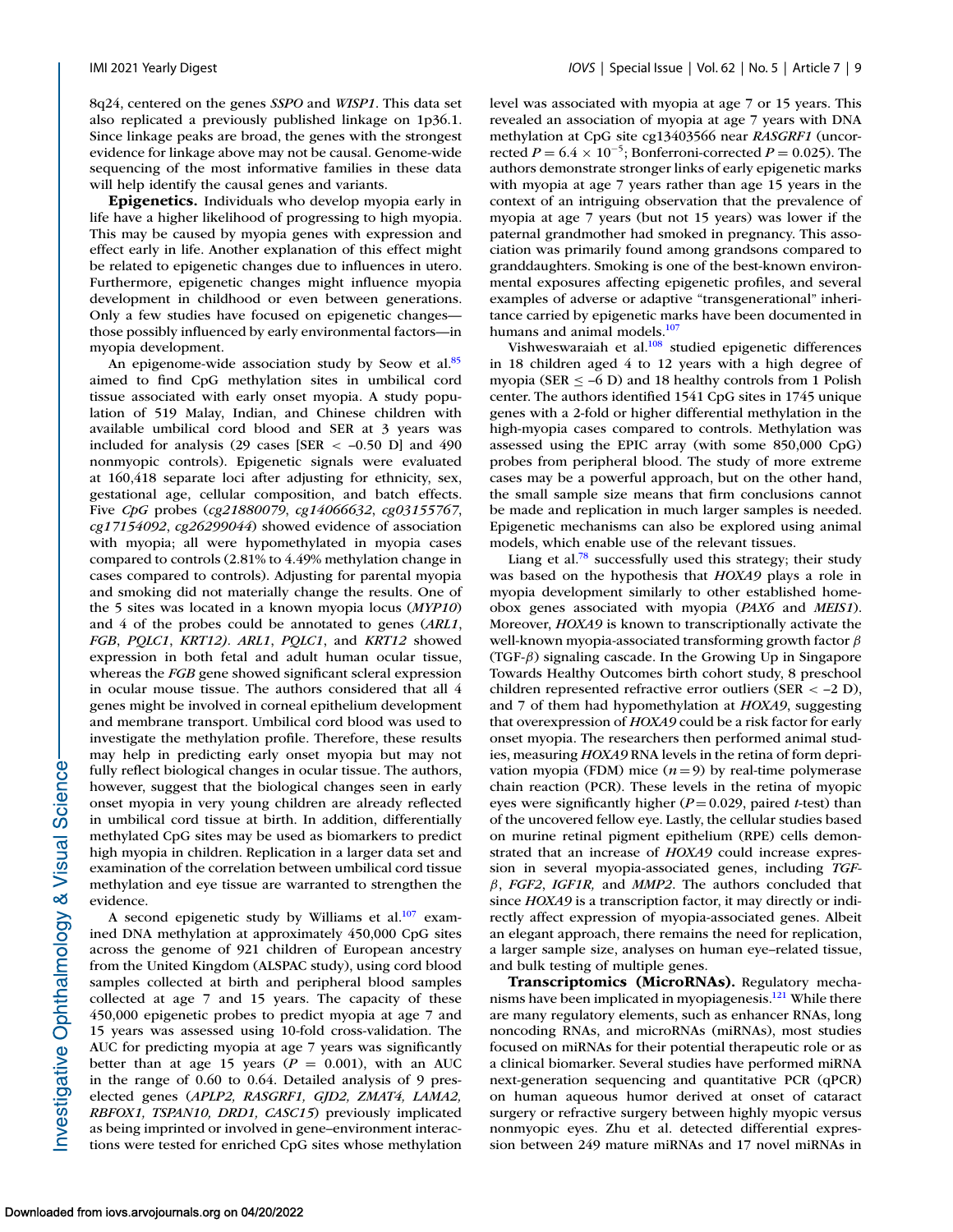myopic eyes (age range 19–67 years) compared to control eyes (age range 55–89 years). The authors postulated that the TNF, MAPK, PI3K-Akt, and HIF-1 signaling pathways might be regulated by these miRNAs. A subset of miRNAs was confirmed by qPCR (hsa(homo sapiens)-let-7i-5p, hsamiR-127-3p, and hsa-miR-98-5p).<sup>109</sup> Chen et al.<sup>110</sup> focused on exosomal miRNA profiles in aqueous humor and their role in myopia development ( $n = 16$  patients; 8 myopia (age range 57–71 years) and 8 control (age range 57–87 years). These exosomal miRNAs are likely involved in the pathogenesis of various eye diseases. The researchers found that the numbers and sizes of exosomes were not significantly different between the myopia and control group. The individual exosomes of the same group were pooled to purify RNA. Unexpectedly, the myopia group contained 2.78-fold more RNA than that in the control group: 15 miRNAs were myopia specific, and 4 miRNAs were absent in the myopia group. Six well-known myopia-associated genes (*CHRM2, CNGB3, VEGFA, ADORA2A, IGF1* and *LUM*) were identified as potential targets for 5 myopia-specific miRNAs (hsa-miR-582-3p, hsa-miR-17-5p, hsa-miR-885-3p, hsa-miR-19b-3p, and hsamiR-450b-5p).

Two reports on the novel topic of miRNA expression in low-dose atropine treatment (0.003%) against myopia development were published.<sup>111,112</sup> Both studies focused on gaining more insight into the molecular mechanism of atropine on myopia treatment and defending the safety of low-dose atropine treatment, using either human scleral fibroblasts $112$  or human corneal epithelial cells.<sup>111</sup> Hsiao et al. $\frac{112}{2}$  identified slight changes in scleral gene expression after 0.003% atropine treatment, supporting the safety of low-dose atropine treatment. This study revealed the association of *hsa-miR-2682-*5p-*KCNJ5* and *hsa-miR-2682-5p*-*PRLR* with scleral growth repression and circadian rhythm. Chang et al. $^{111}$  analyzed the messenger RNA (mRNA) and miRNA expression profiles between atropine-treated and control corneal epithelial cells. They found that low-dose (0.003%) atropine was associated with dysregulation of certain genes. Several bioinformatics tools predicted that this dysregulation might suppress the apoptosis of the corneal epithelial cells, potentially through Ras and protein kinase A signaling pathways. Hsa-miR-651-3p-*EPHA7*, hsamiR-3148-*TMEM108*, and *hsa-miR-874-5p-TBX6* were validated as possible miRNA regulators of mRNA dysregulation (i.e., miRNA–mRNA interaction) involved in corneal epithelial cells treated with 0.003%. Although the findings of these studies give more insight into the molecular mechanisms of atropine treatment, the results should be replicated using larger studies and similar human eye–related tissues. Moreover, studies should include the entire range of doses in atropine treatment, since there is a clear dose–effect relationship between atropine and axial elongation.<sup>122,123</sup>

**Proteomics.** One important question is how differences in genetic background, miRNA expression, and methylation translate to changes in protein expression and how this relates to the development of myopia and pathologic myopia. Currently, most studies focusing on proteomics followed a candidate gene approach using vitreous humor. Wei et al.<sup>113</sup> investigated differences in protein expression in vitreous humor of pathologic myopia (myopes with retinal detachment [RD], macular hole, epiretinal membrane, or retinoschisis) compared to healthy eyes (SER >−6.00 D and axial length < 26.5 mm without any chorioretinal degeneration) and discovered differences in levels of 2 antioxidative proteins (PGDS, GPX3). Ding et al. $120$  used vitreous humor

of patients with vitreomacular interface disease as a control group and discovered differences in expression of *CTGF* and *HGF* in these patients compared to high-myopia patients. A candidate gene study from Peng et al.<sup>114</sup> found elevated levels of *DKK1*, involved in the canonical Wnt/β-catenin pathway, in the vitreous humor of pathologic myopia eyes. These proteins could be potential drug targets for myopia prevention treatments.

**Animal Models.** Previous work has demonstrated an overlap between myopia susceptibility in humans and animal models $42,104$  $42,104$  Regarding myopia pathways across species and identification of major pathways, Tkatchenko et al. $91$  examined normal refractive error development and susceptibility to form-deprivation myopia using RNA sequencing in 8 distinct mouse strains. An extensive review of this publication can be found in this IMI 2021 yearly digest section on experimental models. In short, the gene sets controlling baseline refractive development and those regulating susceptibility to myopia overlapped, but these 2 processes appeared to be controlled by largely distinct sets of genes. The authors suggest that regulation of emmetropization may be different from pathways that modulate environmental influences, such as optical defocus, and only a subset of the genes controls both processes. An alternative explanation, derived from a chick study, suggests that genes controlling normal variation in eye size are distinct from genes conferring susceptibility to formdeprivation myopia.<sup>125</sup> Furthermore, Tkatchenko et al.<sup>91</sup> performed a genome-wide gene-based association analysis in the CREAM consortium and UK Biobank human cohorts to identify mouse genes and pathways associated with myopia in humans. They identified that 985 differentially expressed mouse genes were associated with myopia in humans, of which 847 were newly reported associations and need validation in humans. However, the authors did not clarify if such a large number of genes could have been found simply by chance. Nevertheless, investigating the consistency of findings from animal studies and human genetic studies is a promising approach for elucidating the causal mechanisms of the trait.

**Shared Genetic Background Between Myopia and Other Eye Diseases.** Myopia is well known to be associated with various complications such as RD, or primary open angle glaucoma (POAG). It was unsurprising that several genetic loci associated with refractive error overlapped with significant RD risk loci.<sup>105</sup> A more interesting aspect was the nature of those loci: *BMP3* and *ZC3H11B* were among the replicated RD risk loci, suggesting that myopia-related pathways, such as eye elongation control, may be more pertinent to RD risk than others. The authors also remarked that *PRSS56*, which strongly associated with high myopia, did not appear to impact RD. Together with GWAS for other myopia-associated conditions and traits, RD GWAS will help to better understand myopia heterogeneity and associated loci function. Risk of detachment seemed to increase steadily with increasing polygenic myopia risk score (PRS) population quintile—a risk score the authors derived from a small fraction  $(n = 71)$  of significant variants from the previous CREAM refractive error GWAS<sup>121</sup> both for clinically ascertained rhegmatogenous RD and for a less well-defined set of retinal detachments from the UK Biobank.

The study by Han et al. $106$  examined the RD–myopia link in a formal Mendelian randomization (MR) framework, which can provide evidence for causality. MR studies can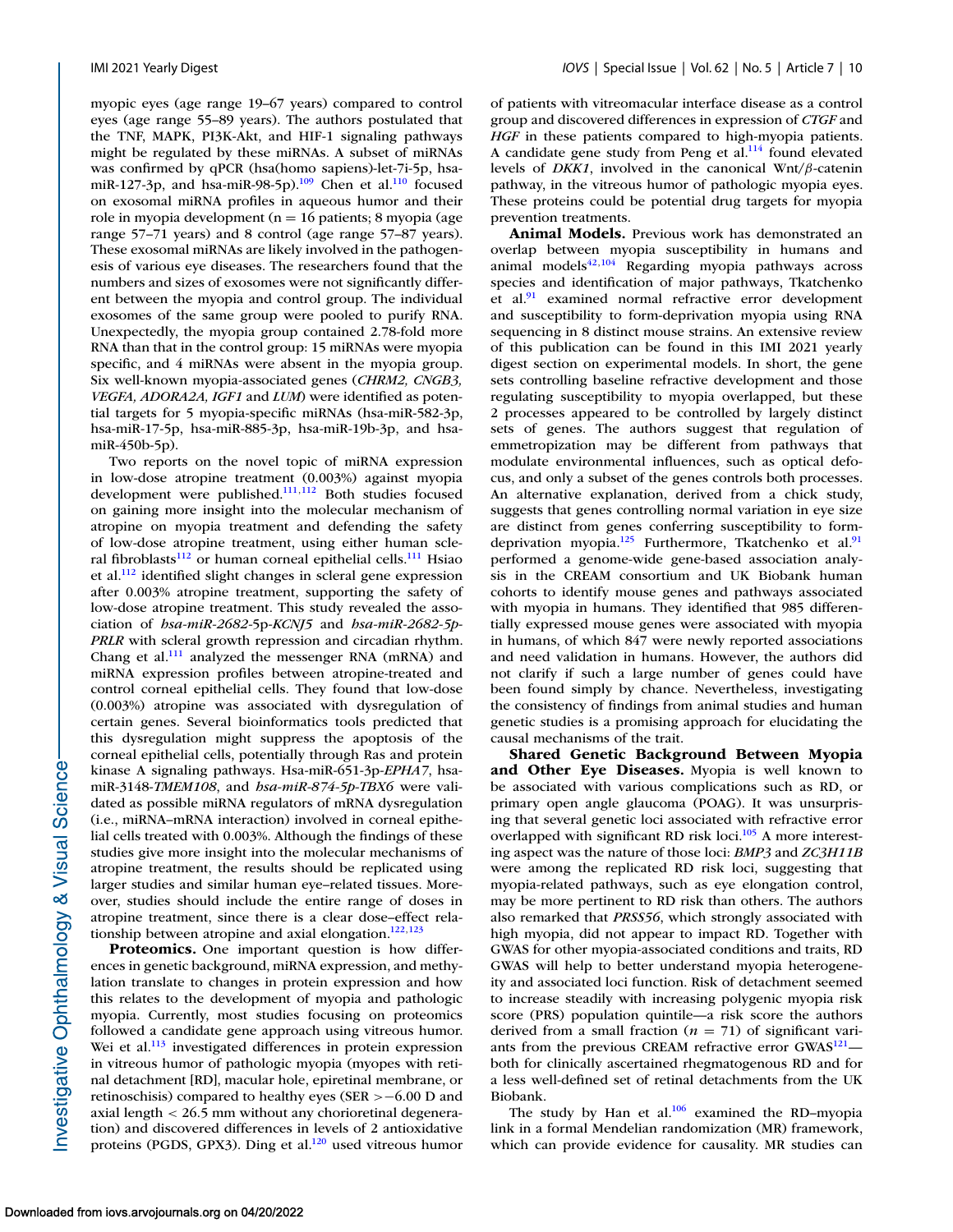be thought of as "natural RCTs," with the randomization coming from the random assortment of alleles at conception. The MR design can help avoid problems such as confounding and provide genetic support for a causal link. By using genetic data from the UK Biobank, Han et al.<sup>106</sup> showed that there is likely to be a causal link between myopia and RD, with each 6-D decrease in refractive error leading to a 7.2 fold increase in RD risk. By leveraging our understanding of myopia genetics, knowledge about RD pathogenesis is also increased, enabling the possible identification of potential targets for prevention of RD in general and RD in myopes.

The clinical association between myopia and POAG has been studied extensively. However, it was unclear whether these 2 complex conditions share a common genetic background. Iglesias et al. $126$  aimed to quantify the degree of genetic overlap between myopia and POAG (and POAG endophenotypes) in an Australian/New Zealand (the Australian & New Zealand Registry of Advanced Glaucoma study) and Dutch population-based cohort (the Rotterdam Study). PRSs were derived and the genetic correlation between myopia and POAG, IOP, vertical cup to disc ratio, cup area, disc area, and retinal nerve fiber layer was assessed using a technique known as linkage disequilibrium score regression analysis. Surprisingly, genetic predisposition to myopia did not predict POAG status in either population. In fact, evidence of a shared genetic architecture was only found between myopia and optic disk area, which is in line with previously found associations between refractive error and optic disk size. $124,127,128$  Nevertheless, concluding that there is no clear genetic association between myopia and POAG, the authors were careful to point out that the relatively small sample size and the challenge of diagnosing POAG in myopic eyes were limiting factors. Interestingly, MR in the largest GWAS to date, described above, showed that higher IOP causes more negative spherical equivalent (more myopia) in the general population, and this might explain the previously suggested relationship between myopia and glaucoma[.101](#page-20-0)

#### **Breaking Developments**

The results from the largest GWAS meta-analysis to date for refractive error confirmed that this approach continues to yield new discoveries as sample sizes increase.<sup>101</sup> As well as providing opportunities to better understand the mechanisms regulating myopia development via the discovery of novel genes and pathways, these studies also offer potential new targets for treatment of myopia and myopia progression.

The widespread availability of omics data enables new discoveries in the field of myopia genetics[.78,85](#page-19-0)[,107–114,120](#page-20-0) As discussed, 3 human epigenetic myopia studies were published in the past year. $85,107,108$  $85,107,108$  Epigenetics might allow greater understanding of how the environment causes myopia but may require prospective longitudinal studies to investigate changes of methylation signatures during life. In healthy volunteers, we are usually limited to data from blood. Epigenetic signals can be tissue specific; therefore, studies should ideally be performed on samples of retina, choroid, and sclera. Tissue samples taken during surgery for other conditions may be a possible source. However, in the absence of such samples, the studies above demonstrate a role for surrogate tissues in the identification of biomarkers.

Finally, another significant development was the joint analysis of data from animal models and human studies, $91$  which highlights the possibility of strengthening the evidence and gaining new insights on novel pathways by combining these data. In addition to finding new myopia loci, future research should focus on understanding the molecular signaling cascade leading to myopia. Defining particularly the crucial steps in myopia pathogenesis will help in discovering new potential molecules for targeted intervention.

#### **Conclusions**

With increasing sample size of studies and new genetic analysis techniques such as whole-genome sequencing and gene–environment interaction analysis, we will find more genetic loci in the future to explain the missing heritability for refractive error. Genetic vulnerability to myopic complications such as myopic macular degeneration or RD as well as genetic susceptibility to a positive response to treatment should be the focus of future research as these have immediate clinical impact. Furthermore, examining prenatal and intergenerational influences on myopia development, such as in the previously described epigenetic studies, is a first step to explain how the environment has an impact at an early stage in life. Methylation analysis and RNA sequencing data are valuable approaches, but the limited availability of ocular tissue restricts widespread use in humans at this moment.

For now, the great challenge of our field is to unravel the pathophysiologic pathways from the current known genetic loci. Next steps should be aimed at understanding how these myopia genes contribute to certain biological processes, how they interact together, and how they are influenced by environmental factors, such as lifestyle. Subsequently, when more insight is gained in the function of these genes, they may be a starting point for new treatment options and prevention strategies.

### **IMI DIGEST 2021—INTERVENTIONS FOR CONTROLLING MYOPIA ONSET AND PROGRESSION**

In a survey conducted in 2018 to 2019, eye care practitioners in many countries were found to be concerned about the problem of myopia, yet most were not actively intervening to slow myopia. Unfortunately, while 80% of practitioners agreed that single-vision (SV) spectacles or undercorrection was not effective in slowing myopia, some 4 years later, approximately 64% continued to prescribe SV refractive corrections, citing increased cost and inadequate information as the reasons. $130$  Nonetheless, the search for myopia control treatment has continued since the intervention white paper in  $2019<sup>131</sup>$  with studies over the intervening period largely focused on understanding and improving the efficacy of treatments. In this update, we summarize recent advances for myopia control in relation to specially designed spectacle and contact lens devices; topical atropine, which remains the only pharmacologic treatment option; and some novel intervention strategies. This update is largely limited to already completed clinical trials.

### **Specially Designed Multiple Segment Focal Spectacles**

There is just 1 new study to report. In a 3-year prospective, randomized, multicenter clinical trial, 600 myopic schoolchildren (age: 6 to 12 years, myopia: –1.00 to –4.00 D) were randomized to wear either a novel multifo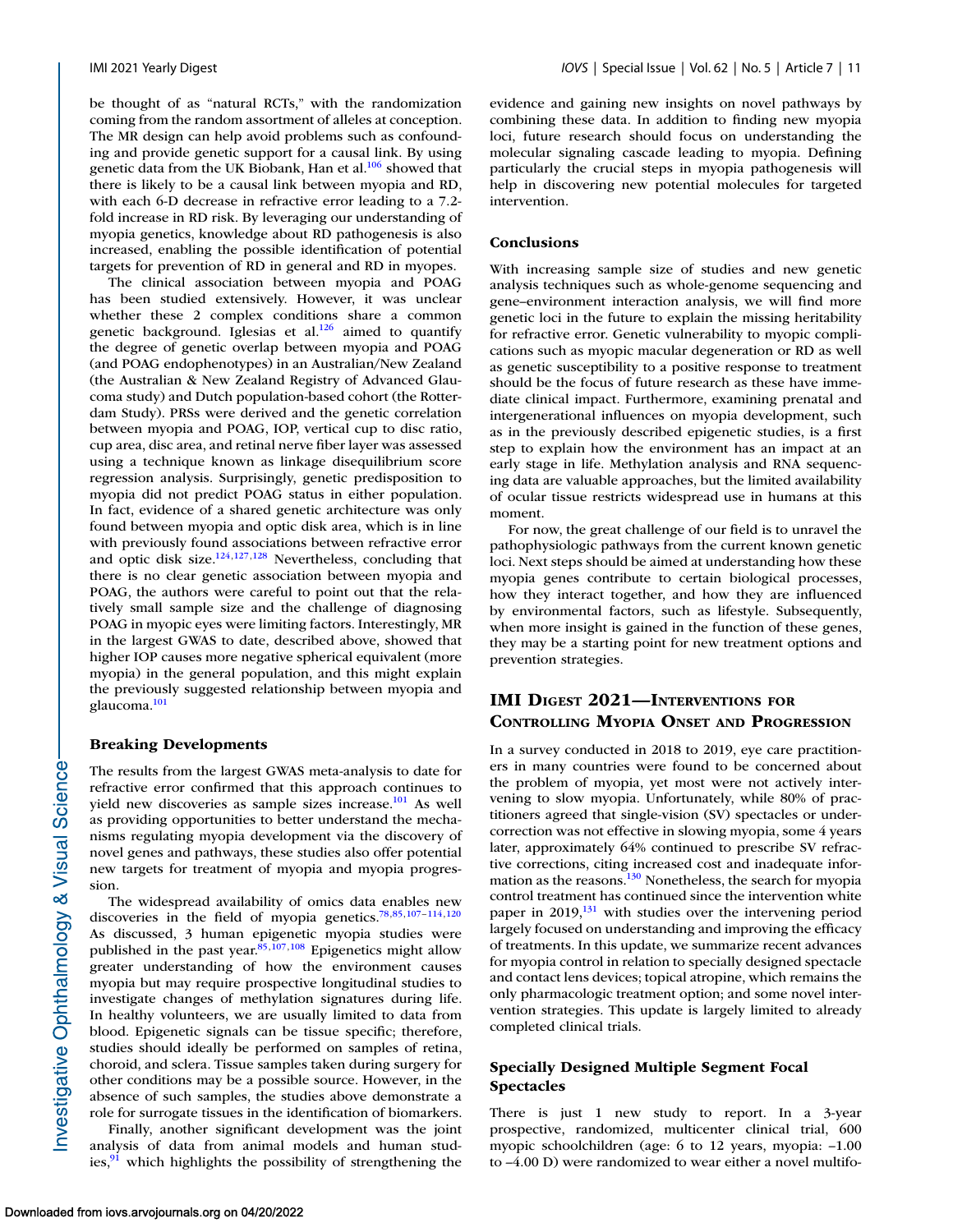cal lens design (defocus-incorporated multisegment [DIMS]) or SV lenses[.132](#page-21-0) The DIMS lens has a central distance optical zone, with an annular peripheral zone incorporating multiple small segments of positive power (∼ 1.03 mm in diameter, +3.50 D), with the goal of imposing myopic defocus on local peripheral retinal regions. At the end of the first 2 years of this trial, myopia progression in the DIMS lens-wearing group was significantly reduced relative to that of the SV lens group; myopia increased by  $-0.38 \pm 0.06$  vs.  $-0.85 \pm 0.06$ 0.08 D (expressed as spherical equivalent refraction [SER]), and axial lengths increased by  $0.21 \pm 0.02$  vs.  $0.56 \pm 0.02$ mm, respectively. These results represent improved efficacy over previously tested multifocal spectacle lens designs. This multisegment spectacle lens design is currently also being trialed in northern China, although no results are yet available. $133$ 

#### **Specially Designed Multifocal Contact Lenses**

Three recent trials not only confirmed that it is feasible to slow myopia with optical interventions, but like the specially designed multisegment spectacle lens study, these trials also reported substantially greater slowing of myopia than in most previous trials.<sup>132,134,135</sup>

One of these trials, a 3-year, multicenter, double-masked, randomized clinical trial, involved the MiSight 1 day (ScottsVille, NY) contact lens, which was compared with SV contact lens. Both lenses were prescribed on a daily wear, daily disposable basis.<sup>134</sup> Participants comprised 144 children, aged between 8 and 12 years, with low to moderate myopia (–0.75 to –4.00 D). Over the 3-year trial period, myopia progressed by −0.51 ± 0.64 vs. −1.24 ± 0.61 D (expressed as SER) and axial lengths increased by 0.30  $\pm$ 0.27 D vs.  $0.62 \pm 0.30$  mm, representing a greater than 50% reduction in progression with MiSight by both indices.

The second randomized clinical trial involved 508 children, assigned to wear 1 of 4 test contact lenses; 2 were based on an extended depth of focus principle, and 2 were novel multifocal designs that imposed myopic defocus on both central and peripheral retinal regions. SV daily disposable lenses were included as the control reference. $135$  As in the case of the MiSight lens trial, both changes in refractive errors and axial lengths over 2 years were significantly lower in the groups wearing test lenses, ranging from −0.78 to −0.87 D (SER) and 0.41 to 0.46 mm compared to −1.15 D (95% confidence interval [CI], –0.99 to –1.30) and 0.60 mm (95% CI, 0.53 to 0.66 mm) in the SV lens group. Interestingly, the rates of progression across the 4 test contact lenses were not significantly different, and improved efficacy was also linked to better wearer compliance in the case of the test lenses.

The third trial was a 3-year, double-masked clinical trial of 294 children with myopia randomized to wear soft centerdistance multifocal lenses with either a medium or high add  $(+1.50 \text{ vs. } +2.50 \text{ D})$  or an SV soft contact lens.<sup>136</sup> The choice of multifocal contact lens design aimed to provide clear central vision while simultaneously focusing some light in front of the retina to slow eye growth. The 3-year adjusted myopia progression (SER) was –1.05 D with the SV contact lenses compared to –0.60 and –0.89 D with the high and medium add multifocal lenses, respectively. The slowed myopia progression apparent in the refractive error data is mirrored in the smaller axial length increases in the high and medium add groups over the same period, of 0.42 and 0.58 mm, respectively, compared to 0.66 mm for the SV group. Nonetheless, differences in progression between the

multifocal and SV lens groups reached statistical significance only for the high add group. Also, unlike other reports,<sup>135</sup> longer wearing times were not found to enhance the treatment effect.

#### **Orthokeratology**

Research seeking to both understand the mechanism underlying the myopia control effect of orthokeratology (OK) and improve its effectiveness is also ongoing. In one such retrospective longitudinal study of  $103$  subjects, $137$  both total higher-order aberration root mean square and spherical aberrations were found to be significantly and positively correlated with axial length and negatively correlated with axial elongation. Further studies are warranted to follow up on the possibility that spherical aberration plays a key role in the OK myopia control effect, as suggested by these data.

Although not specifically addressing the issue of myopia control efficacy in relation to OK, one other OK study worthy of mention monitored 66 children (6 to  $< 16$  years) wearing SV spectacles for 7 months before switching them to OK for another 7 months.<sup>138</sup> All children displaying rapid axial elongation were found to benefit from OK, with younger children (< 9 years), who tended to show more rapid axial elongation compared to older children, benefiting most. On the basis of these results, the authors suggested monitoring progression for a period of time (3–6 months) before intervening with OK, to ensure that the benefits from the intervention outweighed the risks of serious adverse events, given that OK is also a costly, time-consuming intervention option.

#### **Topical Atropine**

In relation to topical atropine for myopia control, important new findings since the 2019 white paper relate to (1) concentrations and (2) combination therapies. Late 2019 saw the publication of results of phase 2 of the Low-Concentration Atropine for Myopia Progression (LAMP) study.<sup>139</sup> Phase 1 involved daily treatment of children (4 to 12 years, at least 1.00 D myopia) with 0.01%, 0.025%, or 0.05% atropine, with a placebo treatment also included. In phase 2, 383 of the 438 participants in phase 1 continued their originally assigned treatments, with the exception of the placebo group, which was switched to 0.05% atropine. Over the 2-year trial period, increases in myopia for the 0.05%, 0.025%, and 0.01% concentrations were 0.55  $\pm$  0.86 D, 0.85  $\pm$  0.73 D, and 1.12  $\pm$  0.85 D, respectively, and increases in axial lengths,  $0.39 \pm 0.35$  mm,  $0.50 \pm 0.33$  mm, and  $0.59 \pm 0.35$ 0.38 mm, respectively. Myopia progression (based on both indices) in the placebo group decreased with the switch to 0.05% atropine for the second year of the trial. For both the 0.05% and 0.025% concentrations, treatment effects were comparable across both years. The overall treatment effect with the 0.01% concentration lagged behind the 0.025% and 0.05% concentrations, which were also both well tolerated. Note that both this study and the well-known ATOM series of clinical trials involved East Asian sites. As atropine is known to bind avidly to melanin, with pigmented ocular tissues serving as a local reservoir, it will be of interest to compare these published data with results from other ongoing clinical trials of low-concentration atropine, such as The Childhood Atropine for Myopia Progression in the UK study  $(CHAMP)^{147b}$  $(CHAMP)^{147b}$  $(CHAMP)^{147b}$  and the Myopia Outcome Study of Atropine in Children (MOSAIC). $148$  Both of these trials involve multiple sites distributed throughout United States and Europe, with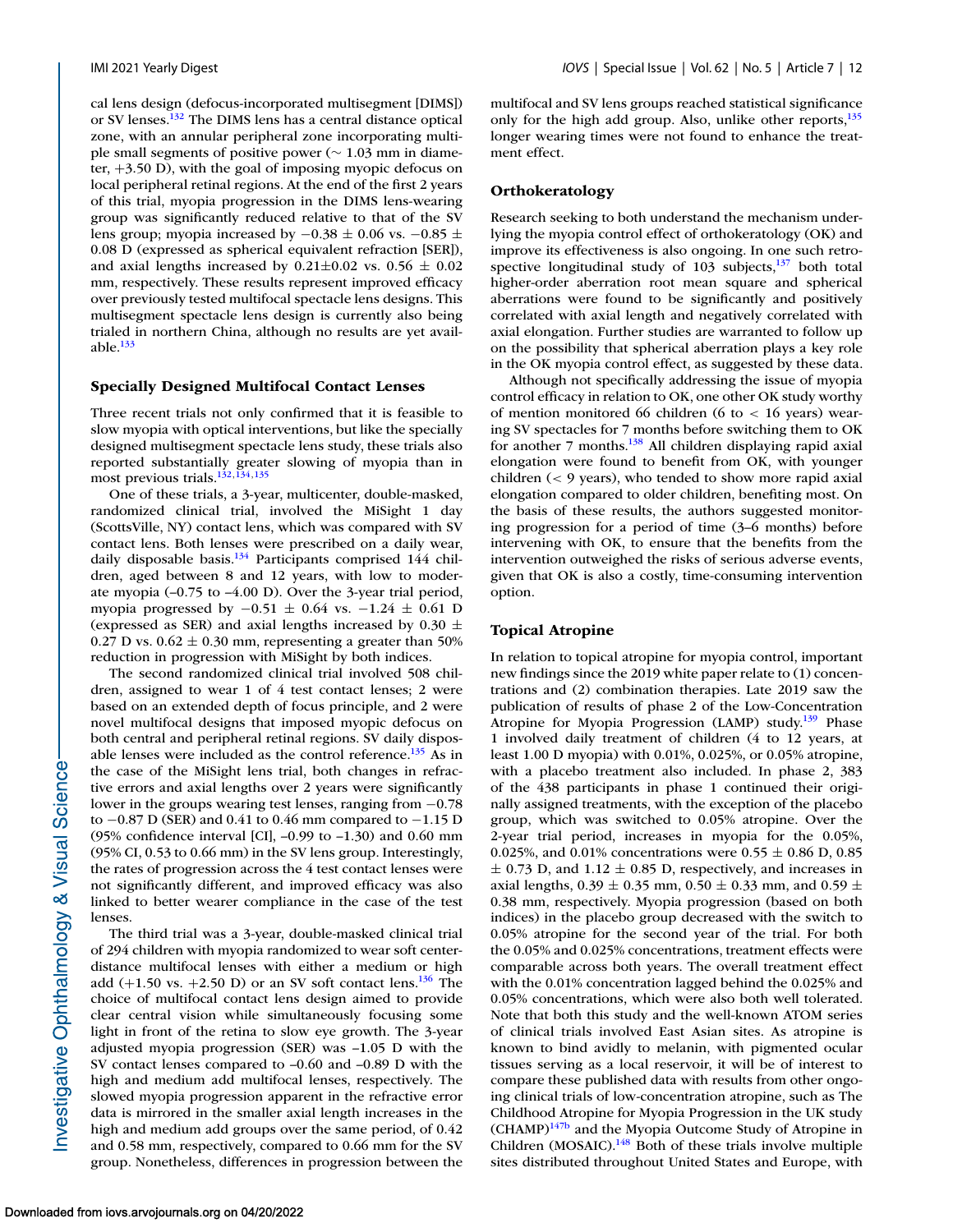much higher representations of Caucasian children, who typically have less heavily pigmented ocular tissues than East Asian children.

Results from a retrospective study and early findings from a clinical trial combining topical 0.01% atropine with OK lenses were also published in 2019. The underlying premise of combination therapies is that overall treatment efficacy can be improved, assuming that complementary rather than shared mechanisms underlie each of the treatment effects. In one retrospective study, $140$  60 children undergoing OK were found to benefit from the addition of nightly 0.01% atropine in the second year; axial elongation dropped from  $0.46 \pm 0.16$  mm in the first year to  $0.14 \pm 0.14$  mm, irrespective of age and refractive error, although those showing the fastest progression in year 1 appeared to benefit most. However, it should be noted that those who refused atropine treatment were not included in the analysis as controls; instead, the authors used a group of historical controls  $(n =$ 29) whose axial elongation was significantly different from their test group  $(0.35 \pm 0.11 \text{ mm})$  after 1 year of OK lens wear ( $P = 0.0013$ ). Nonetheless, these results are consistent with results from an earlier, smaller-scale study<sup>141</sup> and a closely related 2-year clinical trial involving 59 myopic children (6 to 11 years,  $-1.00$  to  $-4.00$  D).<sup>142</sup> In the latter study, the children were fitted with OK lenses, 29 of whom also used 1 drop of 0.01% atropine nightly prior to insertion of their lenses. Significantly less axial elongation was recorded in those using the combination therapy  $(0.07 \pm 0.16 \text{ vs.})$  $0.16 \pm 0.15$  mm;  $P = 0.03$ ) at the end of 12 months. Lens performance was also reported to be unaffected with 0.01% atropine use in this study. Recommendations on the value of combining topical atropine with therapies involving multifocal manipulations must await further data, although the apparent enhancement of the effect of imposed myopic defocus on the peripheral retinal induced component of multifocal ERG recording by topical 0.1% atropine is intriguing. $143$ 

#### **Environmental Influences and Novel Treatments**

While spending more time outdoors has been shown to have therapeutic benefit, as reported in the early intervention white paper, the mechanism underlying this protective effect remains to be resolved. While there are no new studies to report here, the ongoing interest in novel treatments for myopia and on refractive error development more generally can be assessed indirectly through filed patents (NCT03538002 and NCT03623074; clinicaltrials.gov); also, there are ongoing trials related to environmental and optical interventions, although no published clinical data are currently available.

### **IMI DIGEST 2021—CLINICAL MYOPIA CONTROL TRIALS AND INSTRUMENTATION**

The 2019 IMI—Clinical Myopia Control Trials and Instrumentation report reviewed the prospective evidence base from existing myopia control trials of at least 1 year in duration along with the supporting academic literature. The review yielded recommendations on the design of future clinical trials for determining the effectiveness of treatments at slowing myopia progression and the impact of these treatments on patients. Since the publication of the first series of the IMI white papers to the end of 2019, 2 papers have been published on spectacle interventions, $\frac{133,144}{3}$  on soft contact lens trials (1 being an extension of an existing cohort), $134,135,145$  1 orthokeratology study, $146$  4 on the effect of administering atropine, $147-150$  and 2 trials of combined atropine and soft contact lenses $^{150}$  or OK.<sup>151</sup>

#### **Participant Inclusion**

These trials have all used cycloplegic refraction with participant selection criteria of a maximum astigmatism from – 0.75 D to –2.50 D (generally higher for atropine studies), maximum anisometropia of 1.00 to 1.50 D (although not reported in several studies), minimum distance visual acuity from  $20/20$  to  $20/25$ , a minimum age from 6 to 8 years (although 1 study included participants as low as 4 years of age), and a maximum age typically between 11 and 13 years (although 2 studies recruited children up to 15–16 years of age) (Table 3). Recruiting patients with high astigmatism could lead to them having a very different optical environment (such as an increased depth of focus), $152$  making it more difficult to evaluate the myopia intervention. The progression of childhood myopia slows with age, so including 15- to 16-year-old children in a trial that lasts several years will reduce the apparent effectiveness of the intervention when considering the actual reduction in eye growth in millimeters or increase in myopia measured in diopters.

**TABLE 3.** Selection Criteria in Recent Myopia Control Clinical Trials

|                                            |                                          |                                      |             | <b>Ast Limit</b> | Aniso     |           | Age, Min                   |
|--------------------------------------------|------------------------------------------|--------------------------------------|-------------|------------------|-----------|-----------|----------------------------|
| Author, Year                               | <b>Intervention</b>                      | SER, Min to Max (D)                  | Cycloplegia | (D)              |           |           | Limit (D) VA Min to Max, v |
| Kanda et al., 2018 <sup>144</sup>          | Spectacle (novel plus design)            | $-4.50$ to $-1.50$                   | Y           | 1.50             | 1.50      | 20/20     | 6 to 12                    |
| Lam et al., $2020^{132}$                   | Spectacle (novel plus design)            | $-5.00$ to $-1.00$                   | Y           | 1.50             | 1.50      | 20/20     | 8 to 13                    |
| Li et al., $2019^{146}$                    | OK                                       | $-4.00$ to $-1.00$ (sphere)          | N?          | 1.50             | <b>NR</b> | 20/20     | 8 to 15                    |
| Ruiz-Pomeda et al., 2018 <sup>145</sup>    | SCL (concentric bifocal)                 | $-4.00$ to $-0.75$                   | Y           | 1.00             | 1.00      | 20/25     | 8 to 12                    |
| Chamberlain et al., $2019^{134}$           | SCL (concentric bifocal)                 | $-4.00$ to $-0.75$                   | Y           | 0.75             | 1.00      | 20/25     | 8 to 12                    |
| Sankaridurg et al., 2019 <sup>135</sup>    | SCL (multifocal and novel design)        | $-3.50$ to $-0.75$                   | Y           | 0.75             | <b>NR</b> | 20/30     | 7 to 13                    |
| Walline et al., $2020^{136}$               | SCL (multifocal $+1.50$ and $+2.50$ add) | $-5.00$ to $-0.75$ (sphere)          | Y           | 1.00             | 2.00      | 20/25     | 7 to 11                    |
| Azuara-Blanco et al., 2019 <sup>147b</sup> | Atropine $(0.01\%)$                      | $-10.00$ to $-0.50$                  | Y           | 2.00             | <b>NR</b> | 20/32     | 6 to 12                    |
| Joachimsen et al., 2019 <sup>147</sup>     | Atropine $(0.01\%)$                      | NR                                   | <b>NR</b>   | NR               | <b>NR</b> | <b>NR</b> | 6 to 17                    |
| McCrann et al., $2019^{148}$               | Atropine $(0.01\%)$                      | $-1.00$ or more myopic (least        | Y           | 2.50             | <b>NR</b> | 20/32     | 6 to 16                    |
|                                            |                                          | myopic meridian must be              |             |                  |           |           |                            |
|                                            |                                          | $-0.50$ or more myopic)              |             |                  |           |           |                            |
| Yam et al., 2019 <sup>149</sup>            | Atropine (0.01%, 0.025%, 0.05%)          | $-1.00$ or more myopic<br>refraction | Y           | 2.50             | NR        | <b>NR</b> | 4 to 12                    |
| Huang et al., $2019^{150}$                 | SCL (multifocal) plus atropine (0.01%)   | $-5.00$ to $-0.75$ sphere            | Y           | 1.00             | 2.00      | 20/25     | 7 to 11                    |
| Tan et al., 2019 <sup>151</sup>            | OK plus atropine (0.01%)                 | $-4.00$ to $-1.00$                   | Y           | 2.50             | 1.00      | 20/25     | 6 to 11                    |

Aniso, anisometropia; Ast, astigmatism; N, no; NR, not reported; SCL, soft contact lens; VA, visual acuity; Y, yes; ?, unclear.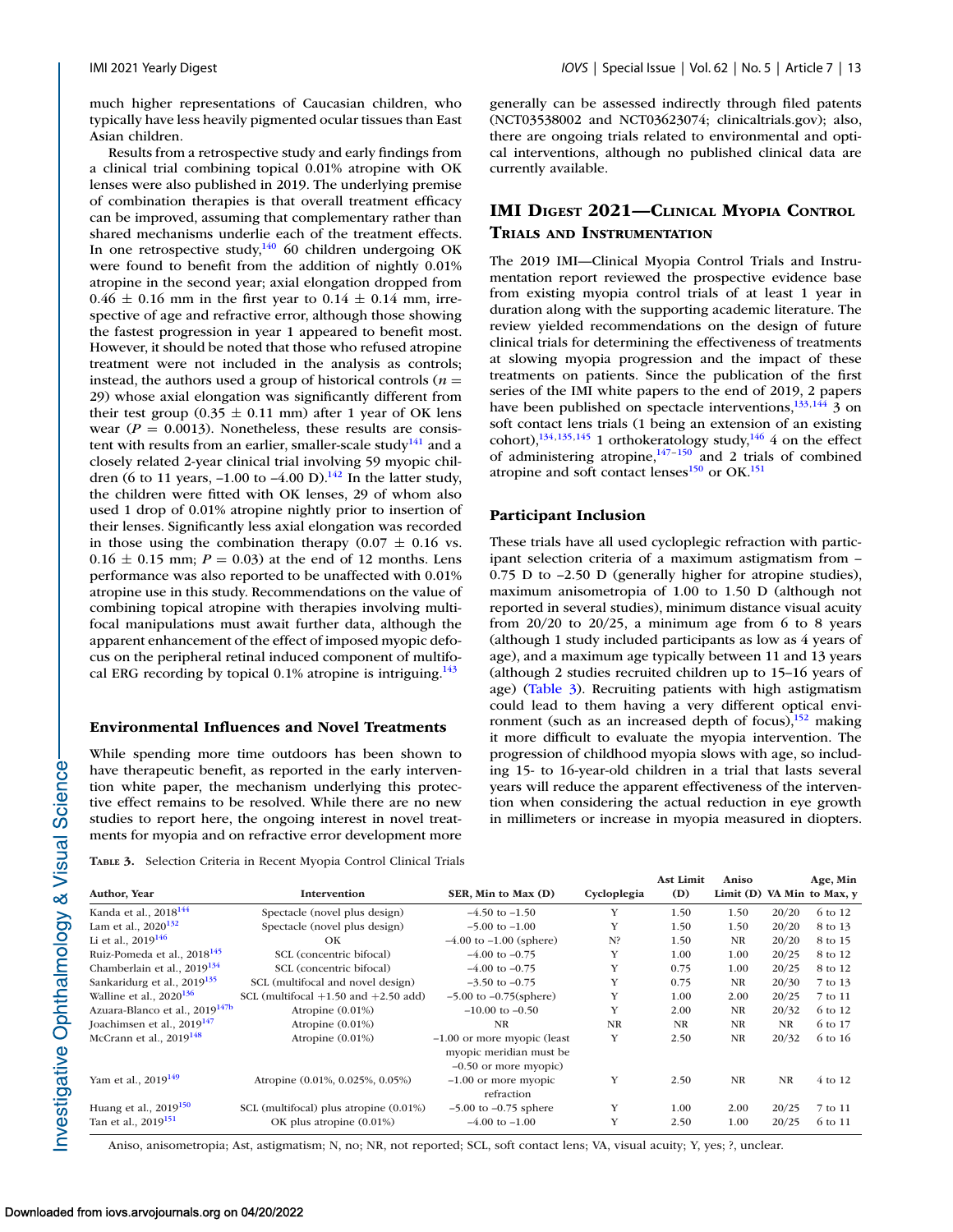It should be noted that if reporting treatment effects as a percentage reduction, enrolling older children could yield a falsely higher increased apparent efficacy, as discussed later. Enrolling older children also adds additional complexities such as the necessity of exclusion criteria such as "negative pregnancy test for females with childbearing potential,"<sup>148</sup> as was done in one such trial. In addition to the previously recommended participant selection criteria,<sup>16</sup> several studies also limited ethnic diversity, $132,152$  the maximum amount of myopia (either due to optical correction availability or increased risk of pathology), birth term/weight, $134$ and specifically excluded connective tissue disorders such as Marfan and other more general systemic pathology[.135,152](#page-21-0) One study required at least 1 parent to be myopic.<sup>144</sup> Two studies required a threshold amount of myopia progression over the past year as an inclusion criterion, $149,150$  despite the previously identified issues with such an entry criterion including the variability of subjective refraction, determining progression based on just 2 data points, and the lack of standardization of the refraction when extracting retrospective data from a chart review. None of these differences in recently published studies would appear to warrant revision to the previously recommended participant selection criteria of:

#### **Inclusions.**

| Refractive error | Cyclopleged spherical or<br>SER myopia of at least<br>$-0.75$ D                                |
|------------------|------------------------------------------------------------------------------------------------|
| Astigmatism      | $< 1.00$ D                                                                                     |
| Anisometropia    | $\leq$ 1.50 D                                                                                  |
| Age              | $6-12$ years                                                                                   |
| Visual acuity    | $20/20$ minimum                                                                                |
| Exclusions.      |                                                                                                |
| History          | Previous rigid lens wear or<br>myopia control treatment                                        |
| Ocular disease   | Any (other than myopia)                                                                        |
| Binocular vision | Anomaly                                                                                        |
| Systemic disease | Those that may affect vision,<br>vision development, or the<br>treatment modality              |
| Medications      | Those that may affect pupil size,<br>accommodation, or have an<br>impact on the ocular surface |
|                  |                                                                                                |

If these criteria are not followed, the apparent efficacy of a treatment may be underestimated and it may be more difficult to compare approaches across studies.

### **Study Design**

Most of these studies have followed their cohort for 2 years [\(Table 4\)](#page-14-0), with an additional year to examine whether there was any rebound in 2 of the atropine studies and in the second year in one of the spectacle studies. All studies have shown a reduced effectiveness of treatments in the second year, demonstrating why more than 1 year of follow-up is needed to assess the long-term efficacy of the treatment. The extrapolation of a 1-year treatment effect to multiple years (an approach taken by many myopia calculators, for example) can lead to incorrect conclusions. Hence, the prior IMI recommendation of a 3-year minimum length (plus an additional year of no treatment to examine any rebound effect) of a clinical trial assessing the efficacy of a treatment for myopia control is still upheld. All new studies, except one on orthokeratology, appropriately applied masking and randomization; however, stratification of subjects is rare. Appropriate controls have been selected for the control group, although Tan et al.<sup>151</sup> did not include a placebo drop in their orthokeratology alone control group, which could have identified those patients in the treatment group who used atropine drops in addition to orthokeratology.

One ethical dilemma that is now being discussed is the appropriateness of including a control group in studies. If the treatment is well enough established to slow or prevent myopia progression, is it ethical to randomly assign subjects to an ineffective sham/control group given their likelihood to develop myopia or have myopic progression? The decision to include a control group rests on whether treatments with a similar risk profile are well enough established to be recommended (as previously indicated by the IMI clinical trials report) $16$  or not (as indicated for all therapies except for atropine by a recent Cochrane systematic revie[w153](#page-21-0) and as is advocated by some professional bodies)[.154](#page-21-0) Another consideration is whether there should be triggers within the rebound examination year to reinstate treatment if myopia progression seems to accelerate after discontinuing the active treatment. This issue is problematic as eye growth varies by season throughout the year and thus is not linear; therefore, determining whether there has been an acceleration in eye growth is difficult without a full year's observation. There is also the issue as to whether good comparative control data on myopia progression in children already exist in the academic literature that can serve as a suitable historical control for any cohort of children recruited to study a new intervention. Progression differs by age, ethnicity, and season and has been hypothesized to vary depending on environmental factors such as outdoor time or light levels<sup>16</sup>; therefore, it is difficult to argue that a historical control can be expected to adequately represent, without bias, the progression one would expect with a randomized control group. Hence, our assessment is that, at present, an appropriately selected concurrent control group is still ethical for myopia control trials, along with an additional full year of no treatment in the treated group, to assess any rebound effect.

#### **Outcome Measures**

The outcomes of myopia progression clinical trials can still be classified as primary (refractive error and/or axial length), secondary (patient-reported outcomes and treatment compliance), and exploratory (peripheral refraction, accommodative changes, ocular alignment, pupil size, outdoor activity/lighting levels, anterior and posterior segment imaging, and tissue biomechanics).<sup>16</sup> However, visual disturbances (reported subjectively such as halos and glare or measured objectively such as with halometry) and patientreported outcomes have been further specified in the minimum data set for different modalities of treatment [\(Table 5\)](#page-14-0).

It has been recently questioned at relevant conferences whether the slowing of myopia progression should be reported as a percentage, as has been traditionally done, or as an absolute/cumulative reduction in myopia progression (in diopters) or slowed axial elongation (in millimeters) between a treatment and control group. This issue has arisen due to the reduction in treatment efficacy over time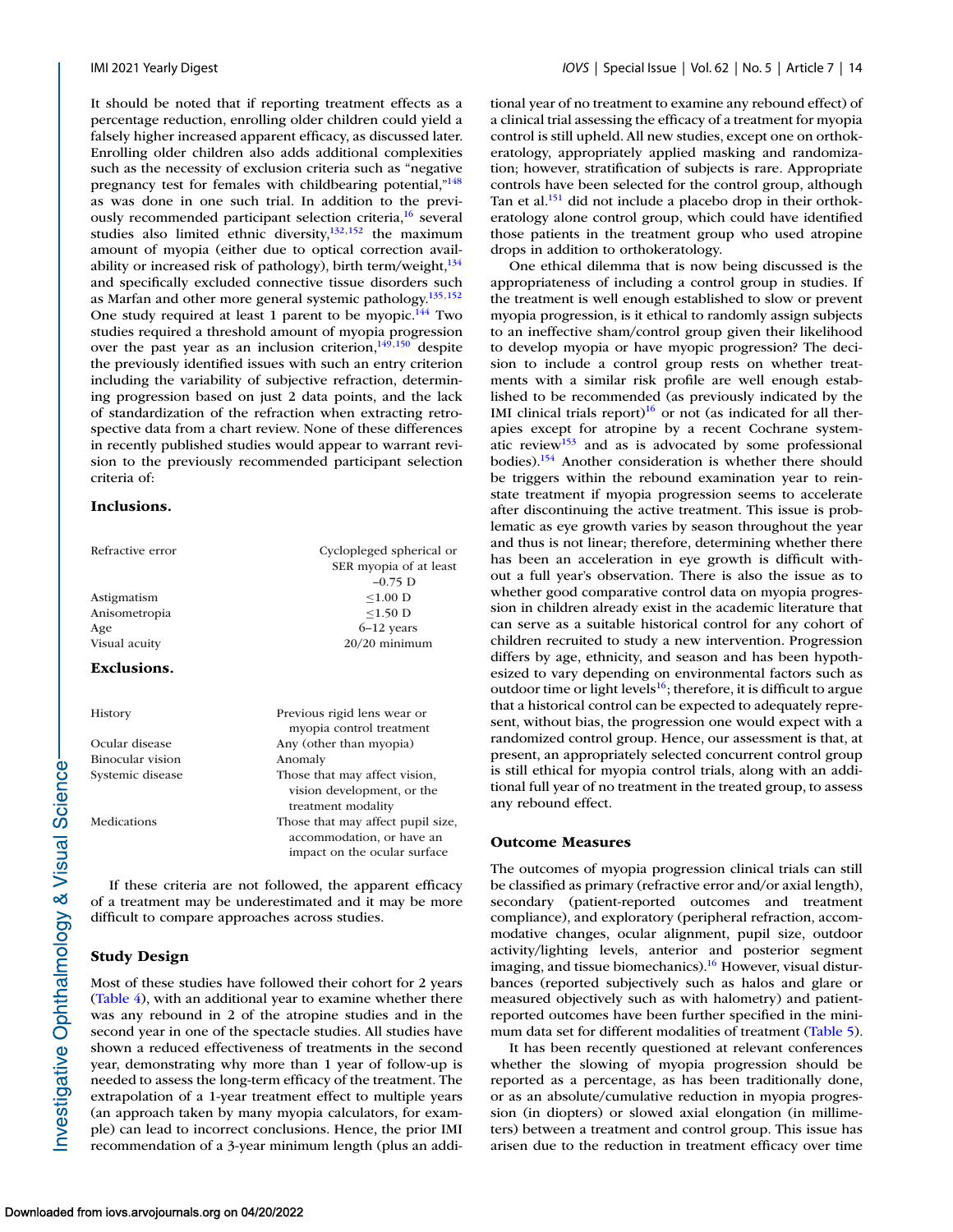<span id="page-14-0"></span>**TABLE 4.** Control Group, Randomization, and Masking of Recent Myopia Control Trials

| Author, Year                            | Intervention                                                      | Control               | Rando-<br>mization | Strati- |   | <b>Initial Study</b><br>fication Masking Length, y | Rebound<br><b>Assessment</b> |
|-----------------------------------------|-------------------------------------------------------------------|-----------------------|--------------------|---------|---|----------------------------------------------------|------------------------------|
|                                         |                                                                   |                       |                    |         |   |                                                    |                              |
| Kanda et al., 2018 <sup>144</sup>       | Spectacle (novel plus design)                                     | Spectacle (SV)        | Y                  | N       | Y | 2                                                  | N                            |
| Lam et al., $2020^{132}$                | Spectacle (novel plus design)                                     | Spectacle (SV)        | Y                  | N       | Y | 2                                                  | N                            |
| Li et al., $2019^{146}$                 | OK                                                                | Spectacle (SV)        | N                  | N       | N |                                                    | $Y(1$ month)                 |
| Ruiz-Pomeda et al., 2018 <sup>145</sup> | SCL (concentric bifocal)                                          | Spectacle(SV)         | Y                  | Y       | N |                                                    | N                            |
| Chamberlain et al., 2019 <sup>134</sup> | SCL (concentric bifocal)                                          | SCL (SV)              | Y                  | Y       | Y | 3                                                  | $Y$ (planned) <sup>†</sup>   |
| Sankaridurg et al., 2019 <sup>135</sup> | SCL (multifocal and novel design)                                 | SCL (SV)              | Y                  | N       | Y |                                                    | N                            |
| Walline et al., $2020^{136}$            | SCL (multifocal $+1.50$ and $+2.50$ add)                          | SCL (SV)              | Y                  | Y       | Y | $3^*$                                              | $Y$ (planned) <sup>†</sup>   |
| Azuara-Blanco et al.,<br>$2019^{147b}$  | Atropine $(0.01\%)$                                               | Placebo               | Y                  | N       | Y | 2                                                  | N                            |
| Joachimsen et al., $2019^{147}$         | Atropine $(0.01\%)$                                               | None                  | N                  | N       | N |                                                    | N                            |
| McCrann et al., $2019^{148}$            | Atropine $(0.01\%)$                                               | Placebo               | Y                  | Y       | Y | 3                                                  | Y (study year 3)             |
| Yam et al., 2019 <sup>149</sup>         | Atropine (0.01%, 0.025%, 0.05%)                                   | Placebo (year 1 only) | Y                  | Y       | Y | 3                                                  | Y (study year 3)             |
| Huang et al., $2019^{150}$              | SCL (multifocal) plus atropine (0.01%) Historical (SCL SV and SCL | multifocal)           | N                  | N       | N | 3                                                  |                              |
| Tan et al., 2019 <sup>151</sup>         | OK plus atropine (0.01%)                                          | OK only               | Y                  | N       | Y | 2                                                  | N                            |

SV, single vision.

\* Followed for an additional period after ending randomization.

†Based on communication with authors.

**TABLE 5.** Expected Minimum Data Set for Each Treatment Modality

|                                | <b>Distance</b><br>Visual | Near<br>Visual | Contrast<br>Sensitiv-Pupil |             | Cycloplegic<br>Refrac- | Axial  | Amplitude<br>of Accom- | <b>Visual</b><br>Distur- | Lens       | Wearing | <b>Instillation</b><br>Compli- | Patient-<br>Reported |
|--------------------------------|---------------------------|----------------|----------------------------|-------------|------------------------|--------|------------------------|--------------------------|------------|---------|--------------------------------|----------------------|
| <b>Treatment Modality</b>      | Acuity                    | Acuity         | itv                        | <b>Size</b> | tion                   | Length | modation               | bances                   | Centration | Time    | ance                           | <b>Outcomes</b>      |
| Spectacles                     |                           |                |                            |             |                        |        |                        |                          |            |         |                                |                      |
| Soft multifocal contact lenses |                           |                |                            |             |                        |        | X                      |                          |            |         |                                | A                    |
| Orthokeratology                |                           |                |                            |             |                        |        |                        |                          |            |         |                                |                      |
| Pharmaceuticals                |                           |                |                            |             |                        |        |                        |                          |            |         |                                |                      |

during a trial, which is presumed to be due to the increasing age of the children. Another issue with percentages is that they depend on the rate of progression in the control group; the same absolute effect size when reported as a percentage will appear larger or smaller depending on whether there is slower or faster myopia progression in the control group. It has also recently been suggested that perhaps only a maximum amount of myopia can be prevented by a treatment, regardless of treatment duration. Reporting the overall slowing of myopia progression or axial growth between the treatment and control group seems to be a sensible suggestion; therefore, we would advocate the reporting of both a percentage and absolute amount of reduced myopia progression/axial elongation in future clinical trial reports.

#### **Instrumentation**

New instrumentation relevant to myopia progression trials includes exploratory outcome devices to objectively monitor working distance<sup>155</sup> and light levels to assess key environmental factors. A new aberrometer that utilizes pyramidal optics (as opposed to Hartmannn–Shack aberrometers) for measuring ocular aberrations has been developed and validated on model eyes<sup>156</sup> and in humans<sup>157</sup> as repeatable and accurate. Choroidal OCT and angiography have been used to explore differences in structure and function of this tissue, particularly in high myopes.<sup>158,159</sup>

#### **Conclusion**

Clinical trials for myopia control must be carefully designed to inform clinical practice and to better understand the mechanism of action of treatments to allow further refinements. Some recently published studies still do not include fundamental elements, such as masking and randomization, a simultaneous control group, and clearly defined enrollment criteria to minimize bias and the potential to report inaccurate conclusions. The original 2019 IMI white paper $16$ and this update can be used by researchers and industry to inform their clinical trial design. This information can also be used by clinicians and regulatory bodies to interpret the strength of evidence provided by published trials and to compare risks and benefits between treatments.

### **IMI DIGEST 2021—CLINICAL MANAGEMENT GUIDELINES FOR MYOPIA**

The intent of this Yearly Digest is to highlight significant additions to the clinical management of myopia since the publication of the of the 2019 IMI white paper on clinical management guidelines.<sup>160</sup> This review takes into account publications on new interventions and key understandings of the myopia management landscape, which have influenced how science is translated into practice.

Several notable randomized controlled studies on myopia control interventions have been published since early 2019. While examining the detail of these intervention studies is not the remit of the Yearly Digest, the impact of these studies on clinician awareness of myopia control options and how this has influenced clinical management must be noted. First, 2 new contact lens studies marked a departure from traditional multifocal contact lens designs, typically prescribed for presbyopia, to myopia control-specific designs. The MiSight  $3$ -year<sup>[134](#page-21-0)</sup> and extended depth of focus 2-year<sup>[135](#page-21-0)</sup> randomized controlled contact lens studies presented robust evidence of efficacy to slow both axial and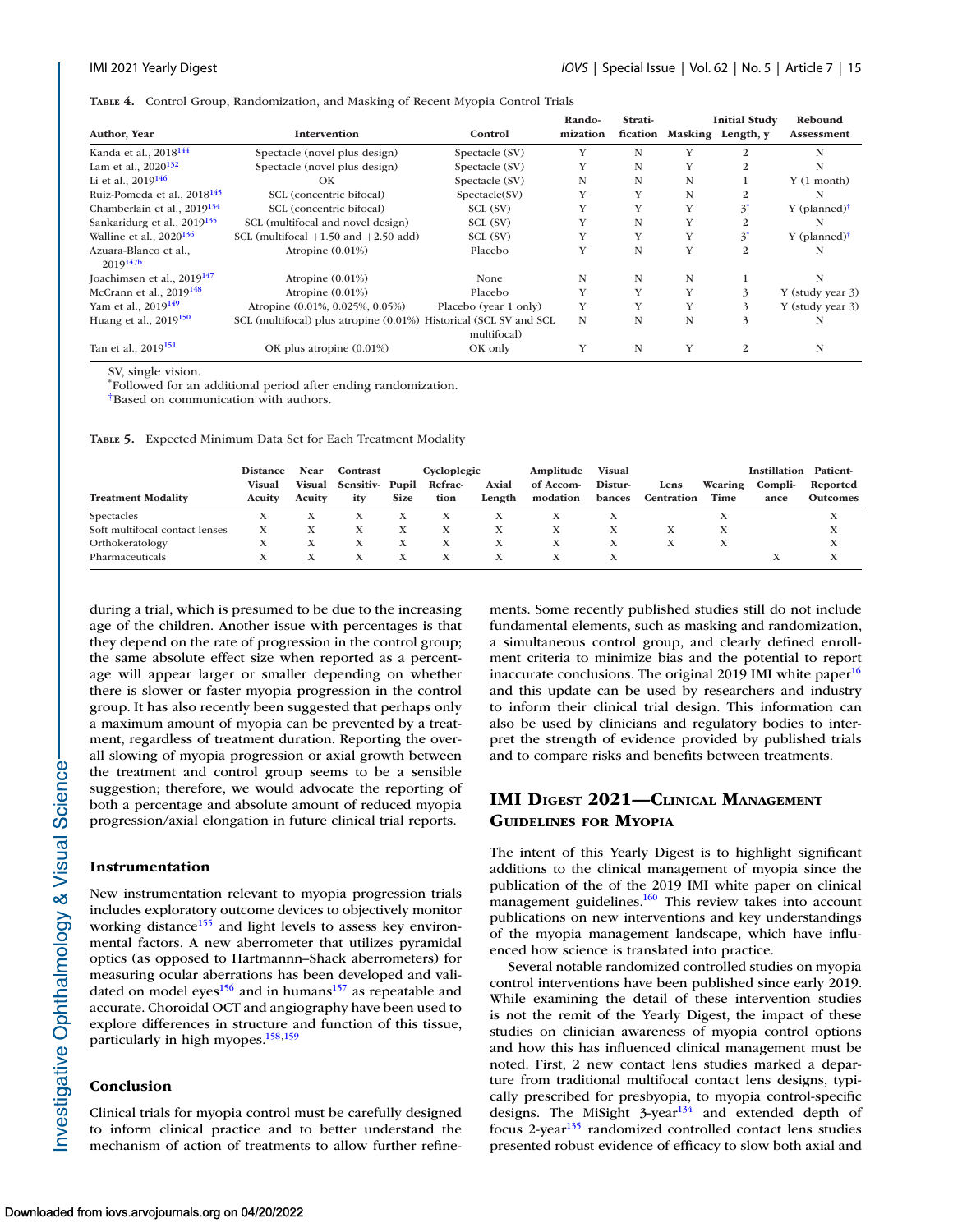|  | TABLE 6. Summary of Results for Recently Published Myopia Control Intervention Studies |  |  |  |  |  |  |  |
|--|----------------------------------------------------------------------------------------|--|--|--|--|--|--|--|
|--|----------------------------------------------------------------------------------------|--|--|--|--|--|--|--|

|                                                                    |             | Absolute Difference in Progression between freatment and Control Groups |                                          |  |  |  |  |
|--------------------------------------------------------------------|-------------|-------------------------------------------------------------------------|------------------------------------------|--|--|--|--|
| <b>Intervention Study</b>                                          | Duration, y | <b>Refractive (D)</b>                                                   | Axial Length (mm)                        |  |  |  |  |
| MiSight contact $lens^{134}$                                       | 3           | 0.66                                                                    | 0.28                                     |  |  |  |  |
| Extended depth of focus contact<br>$lens^{135}$ (4 designs tested) | 2           | $0.27$ to $0.37$ (across 4 test designs)                                | $0.14$ to $0.19$ (across 4 test designs) |  |  |  |  |
| Biofinity +2.50 contact $lens^{136}$                               | 3           | 0.45                                                                    | 0.23                                     |  |  |  |  |
| DIMS spectacle lens <sup>132</sup>                                 | 2           | 0.44                                                                    | 0.34                                     |  |  |  |  |
| LAMP atropine $149$                                                |             |                                                                         |                                          |  |  |  |  |
| $0.01\%$                                                           |             | 0.22                                                                    | 0.05                                     |  |  |  |  |
| 0.025%                                                             |             | 0.35                                                                    | 0.12                                     |  |  |  |  |
| 0.05%                                                              |             | 0.54                                                                    | 0.21                                     |  |  |  |  |
|                                                                    |             |                                                                         |                                          |  |  |  |  |

**Absolute Difference in Progression Between Treatment and Control Groups**

Differences between adjusted means are presented as detailed in each paper.

refractive myopia progression. Second, the Defocus Incorporated Multiple Segments (DIMS) spectacle lens 2-year study $132$  revealed perhaps the strongest efficacy results of all spectacle lens interventions, arguably similar to that of contact lens designs. As well, the Bifocal Lenses in Nearsighted Kids group demonstrated a significant slowing of axial length and refractive error with the CooperVision-Biofinity  $+2.50$  D add but not the  $+1.50$  D add lenses in a 3-year randomized trial $136$  (discussed in Interventions for controlling myopia onset and progression). Finally, the LAMP 1-year study<sup>149</sup> provided a control group comparison that importantly highlighted the concentration-dependent success of atropine intervention, which had been unclear from previous studies. The absolute differences in refractive and axial length outcomes between treatment and control groups in these studies are provided in Table 6. The sum total of these studies provides clarity in intervention evidence and, in combination with increasing availability of the optical treatments, leads to improved prescribing options for childhood myopia.

As clinicians have also begun combining atropine with optical interventions, 2 randomized controlled trials are currently under way. Recently reported 2-year data on combining atropine 0.01% with orthokeratology showed no benefit for children who had more than 3 D and less than 6 D of myopia at baseline, but 0.11 mm less total axial elongation in myopes of 1 to 3 D at baseline.<sup>161</sup> There was no correlation between age and efficacy of the combined treatment.<sup>161</sup> Baseline data for bifocal soft contact lenses combined with 0.01% atropine have also been presented.<sup>149</sup>

The remit of the Clinical Management Guidelines report was to canvas all aspects of patient identification, communication, clinical tests, and guidelines for management. Four newly published papers describe the current landscape of myopia control research and practice, as well as key depictions of the risk-to-benefit balance to assist clinicians in understanding and communicating the imperative for myopia management.

## **Myopia Control 2020: Where are We and Where are We Heading? Bullimore MA, Richdale K. Ophthalmic and Physiological Optics 2020;40:254–270[18](#page-17-0)**

This review highlighted key outcomes of recent peerreviewed literature. Original spectacle lens studies employing progressive addition and traditional flat-top bifocals reported no clinically meaningful results, limiting their uptake by clinicians; however, novel spectacle designs such as those developed by Hong Kong Polytechnic University (DIMS) and SightGlassVison are reporting myopia control results approaching that of contact lens designs. Likewise, symptoms and rebound associated with 1% atropine were not considered clinically acceptable, and 0.01% showed little efficacy in controlling axial elongation. The recent LAMP study demonstrated excellent tolerability and efficacy with 0.05% atropine and, based on current research, it is arguably the optimal concentration with which to initiate treatment. Advances in these modalities provide safe and effective treatment options for children not ready for or interested in contact lenses. Children as young as 7 to 8 years of age can successfully wear contact lenses. The longest myopia control data available to date, a single orthokeratology study, demonstrate a myopia control effect of 0.45 mm over 7 years of wear. The 2 recent soft contact lens trials show excellent 2- and 3-year efficacy in controlling progression (Table 6). Approval for myopia control varies broadly by country and may influence practitioner and parental decisions on treatment.

There is no valid progression-based criterion for initiation of myopia control. Age is the single most important factor in predicting progression—with younger children typically progressing more quickly—but ethnicity, sex, and parental history of myopia also influence progression. The vast majority of children with myopia will progress, and thus parents should be educated about treatment and management options as soon as a child develops myopia. The only caveat to treating all children with myopia is that some may be considered to have "pathologic" myopia, such as those developing myopia before the age of 5 years, or in association with a systemic condition. There is no research to suggest that standard myopia control treatments will be effective in these cases. Parents should also be educated to anticipate that myopia control treatment should be continued until myopia stabilizes, which is expected to be in the later teens or early 20s. Future research is aimed at maintaining high safety standards while further improving efficacy of single and combination treatments.

### **International Survey of Contact Lens Fitting for Myopia Control in Children; Efron N, Morgan PB, Woods CA et al. Contact Lens and Anterior Eye 2020;43:4–8[162](#page-21-0)**

Childhood myopia requires correction as well as control; contact lens interventions show the best propensity for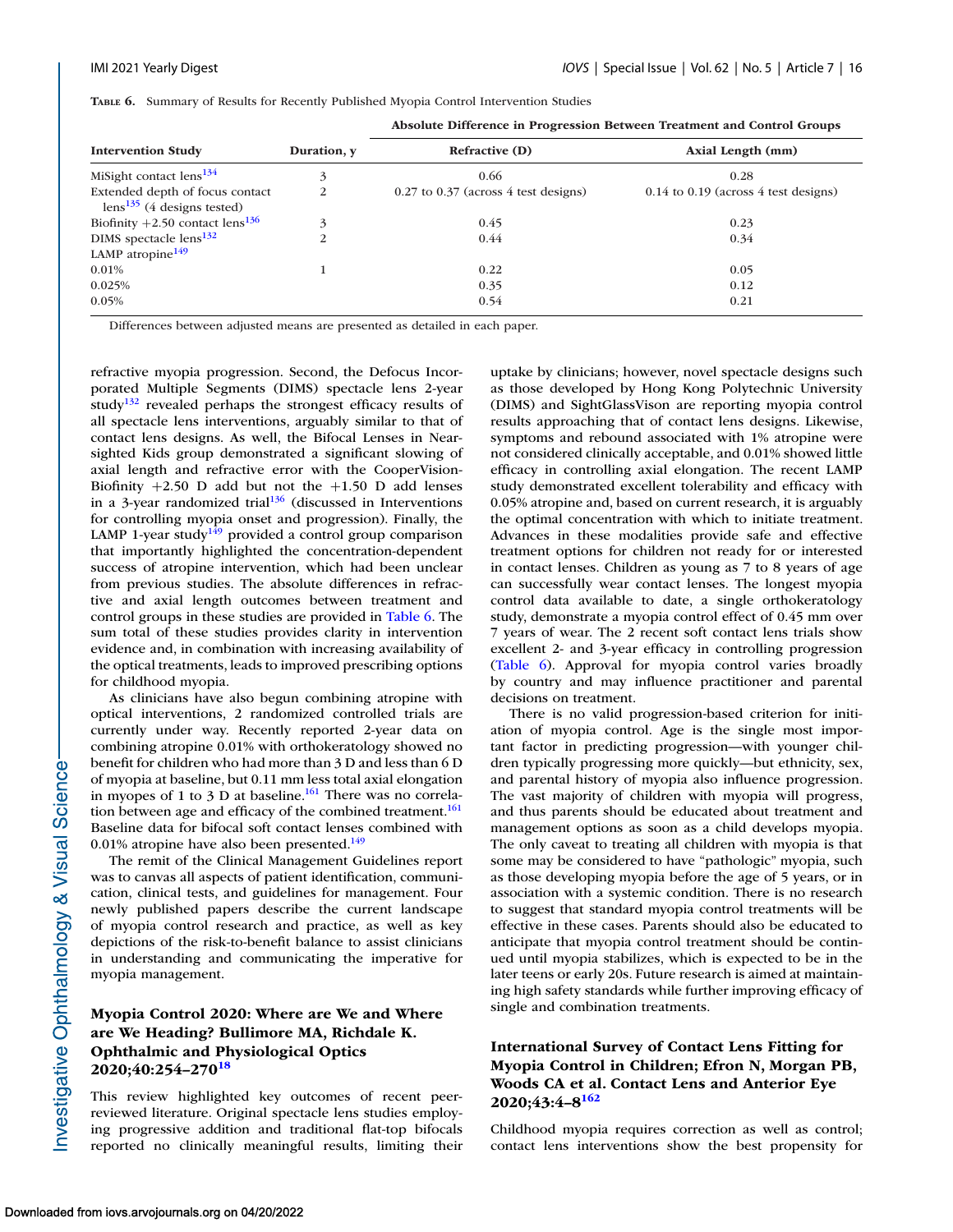achieving both as a monotherapy. Uptake of contact lens fitting for myopia control (MC) in children was evaluated in a serial survey. The proportion of pediatric contact lens fits for MC increased from 0.2% of all fits in 2011 to 6.8% in 2018. This trend is mostly attributable to increase in rigid lens fitting for MC, particularly since 2016. Rigid lens fits for myopia control have increased from only a few percent of all rigid lens fits in 2011 to over 20% from 2016 to 2018, now representing over half of all MC fits but only 12% of all non-MC fits.

Variation by country in the proportion of pediatric contact lens (CL) fits for MC ranged from over 20% of all fits in Austria, Germany, and Hong Kong to no fits in the Czech Republic, Japan, South Korea, and Puerto Rico. Across the 31 countries surveyed, children fit for MC are on average younger (mean 13 years) compared to non-MC fits (mean 15 years); 84% wear their lenses 7 days per week compared to 56% of non-MC fit children.

This survey indicates that despite increases in education and research, clinical application of contact lenses for childhood myopia control is still low. Moreover, the average age for MC fits in this survey is higher than ideal, given that intervention at a younger age (before age 12) is indicated to achieve the greatest myopia control effects.<sup>160</sup> The authors cited international differences in the extent of CL fitting for MC as due to specific lens availability, along with practitioner training, attitudes, and confidence. Overall low uptake was described as likely due to lack of on-label products for most of the survey period and in most parts of the world, uncertainty about efficacy, and lack of awareness among parents of MC benefits. As these data were truncated prior to publication of the IMI Clinical Management Guidelines, it is hoped that future prescribing surveys will indicate a continued upward trend in myopia control contact lens fits to children, along with a downward trend in mean age.

### **Childhood and Lifetime Risk Comparison of Myopia Control With Contact Lenses; Gifford KL. Contact Lens and Anterior Eye 2020;43:26–32[163](#page-21-0)**

Barriers to pediatric contact lens prescribing can include concerns about safety. To address this, the short-term risk of pediatric contact lens wear for myopia control was compared to the lifetime risk of myopia-associated pathology. This analysis determined that the comparative risk of microbial keratitis (MK) across a lifetime of any type of contact lens wear, when presumed to commence at age 8 for myopia control, is less than the lifetime risk of vision impairment with myopia more than 6 D or axial length more than 26 mm. Childhood contact lens wear risks were calculated over 10 years of wear—from age 8 to 17 inclusive. When added to these childhood risks, a lifetime of contact lens wear was modeled by calculation of 47 years of adult contact lens wear (age 18 to 65 years inclusive) plus 10 years of no contact lens wear (from 66 to 75 years inclusive). Peer-reviewed data on infection risk in various contact lens wear modalities were compared to published cumulative risk of vision impairment by age 75. The findings indicated that 10 years of pediatric overnight

orthokeratology wear—the "riskiest" type of myopia control contact lens wear in childhood—presents a 1 in 66 likelihood of MK, compared to a 1 in 33 lifetime risk of vision impairment with myopia of 0.5 to 3.0 D. The "riskiest" way to wear contact lenses over a lifetime was modeled to be 10 years of childhood reusable soft contact lens wear on a daily schedule with 47 years of adult soft contact lens extended wear, presenting a 1 in 7.7 lifetime risk of MK. When compared to lifetime risks presented by myopia to an individual, the risk of vision impairment is 1 in 3.9 for eyes 26 to 28 mm long and 1 in 5 for eyes with 6 to 10 D of myopia. Myopia under 3 D and axial lengths less than 26 mm make a lifetime of orthokeratology or reusable soft contact lens wear more risky by comparison, while a lifetime of daily disposable wear presents a 1 in 76 risk of MK, which is less than any of the calculated myopia risks.

These findings provide scientific basis for clinicians to be proactive in recommending myopia control contact lenses to younger children, as both the short-term safety profile and long-term preventative eye health benefits are evident.

### **Myopia Control: Why Each Diopter Matters; Bullimore MA, Brennan NA. Optometry and Vision Science 2019;96:463–46[5164](#page-21-0)**

While keeping myopia below 6 D and axial length less than 26 mm through myopia control intervention is a key goal, the value of the smaller goal of 1 D of control is perhaps the strongest clinical message to emerge since publication of the IMI Clinical Management Guidelines. Three arguments for the advantages of 1 D lower myopia are presented. First, less visual disability while uncorrected and the relationship to quality of life were explored. As stated by the authors, "Corrected or not, greater refractive error produces greater disability and dependence on whatever mode of correction [is] used."

Second, improved availability and better visual outcomes for future surgical myopia correction were described. Laser in situ keratomileusis has been demonstrated to reduce best-corrected low-contrast acuity in higher myopes, and higher ablations can increase risk of postoperative ectasia. Finally, this important analysis demonstrated that across the range of refractions, each 1 D less of final myopia translates to 40% less lifetime risk of developing myopic maculopathy, which is the most common and serious sightthreatening complication of myopia. This was compared to the Age-Related Eye Disease Study for age-related macular degeneration (ARMD), which found a 25% risk reduction in progression to advanced ARMD through years of administration of antioxidants plus zinc. When viewed similarly as a preventative eye health treatment, and that most myopia control interventions pose low relative risk, reducing an individual's final level of myopia by 1 D presents a clear public health imperative for reducing future visual impairment for millions of myopes around the world. The authors note that while research continues on treatment options and their absolute efficacy, and long-term data are lacking, it is reasonable to speculate that currently available myopia control interventions could provide a cumulative treatment effect of 1 D. This simple perspective on what is a complex field provides the clinical "why" for proactive myopia management.

#### *Acknowledgments*

Supported by the International Myopia Institute. The publication costs of the International Myopia Institute reports were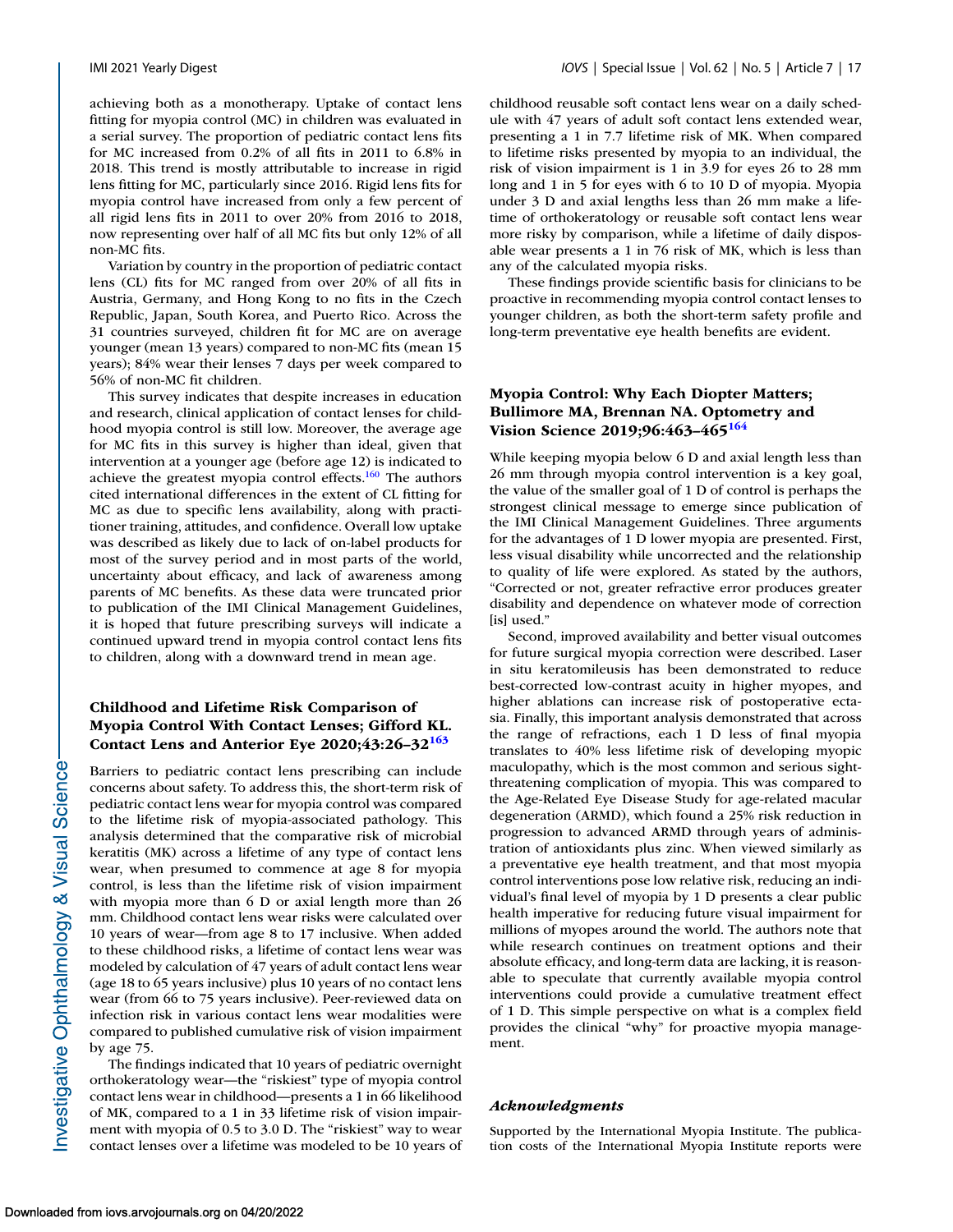<span id="page-17-0"></span>supported by donations from the Brien Holden Vision Institute, Carl Zeiss Vision, CooperVision, Essilor, and Alcon.

IMI Digest 2021—Experimental Models of Emmetropization and Myopia. This work was supported by National Institutes of Health Grants R01 EY-03611 (ELS), F31 HD-097918 (DCT), T32 ES-012870 (DCT), and R01 EY-016435 (MTP); Department of Veterans Affairs Rehabilitation R&D Service Senior Research Career Scientist Award IK6 RX-003134 (MTP); and funds from the Brien Holden Vision Institute and the UH Foundation.

IMI Digest 2021—Genetics. JEBW and AMM were supported by the Intramural Research Program of the National Institutes of Health and CREAM consortium.

SM was supported by Australian National Health and Medical Research Council Grants 1150144 and 1116360. VV was supported by the Netherlands Organization for Scientific Research (NWO); Grant 91617076. CCWK was supported by Netherlands Organization for Scientific Research (NWO); Grant 91815655 and European Research Council (ERC) under the European Union's Horizon 2020 research and innovation programme Grant 648268.

Disclosure: **M. Jong**, None; **J.B. Jonas**, European patent application 16 720 043.5 (P), US patent application US 2019 0085065 (P); **J.S. Wolffsohn**, British Contact Lens Association (C), University of Houston (C), Visioncare Research & CooperVision (C), Portable Aberrometer Japanese Application 2010-220857 (P), Contrast Sensitivity Chart PAT 2012-044/P.O. No: 90580852 UK Patent Application No. 1300844.6 (P), Johnson & Johnson (R); **D.A. Berntsen**, National Institutes of Health/National Eye Institute (F), Bausch + Lomb (F), Visioneering Technologies (C); **P. Cho**, JnJ Vision Care (C), Euclid Systems Corporation (C & S), Menicon Japan Pauline Cho also has (S); **D. Clarkson-Townsend**, None; **D.I. Flitcroft**, None; **K.L. Gifford**, Alcon, Coopervision, Essilor, Hoya, Johnson & Johnson Vision Care, Menicon, Nevakar, Oculus, Visioneering Technologies (C); **A.E.G. Haarman**, None; **C.C.W. Klaver**, None; **M.T. Pardue**, None; **K. Richdale**, Paragon (F), Alcon (F), Euclid (F), Novartis (F), Paragon (C), Novartis (C), CooperVision (C); **P. Sankaridurg**, BHVI (E), coinventor on multiple patents related to myopia (P), Alcon (R), SEED (R), Mark Ennovy (R), Carl Zeiss Vision (R); **V.J.M. Verhoeven**, None; **C.F. Wildsoet**, None; **J.E. Bailey-Wilson**, None; **J.A. Guggenheim**, None; **C.J. Hammond**, None; **J. Kaprio**, None; **S. Macgregor**, None; **D.A. Mackey**, None; **A.M. Musolf**, None; **M.S. Tedja**, None; **V. Vitart**, None; **E.L. Smith III**, optical treatment strategies for myopia (P), Nevakar (C), SightGlass Vision (C), Treehouse Eyes (C), Essilor of America (C), Acucela (C)

#### *References*

- 1. Wolffsohn JS, Flitcroft DI, Gifford KL, et al. IMI myopia control reports overview and introduction. *Invest Ophthalmol Vis Sci*. 2019;60:M1–M19.
- 2. Flitcroft DI, He M, Jonas JB, et al. IMI—defining and classifying myopia: a proposed set of standards for clinical and epidemiologic studies. *Invest Ophthalmol Vis Sci*. 2019;60:M20–M30.
- 3. Holden BA, Fricke TR, Wilson DA, et al. Global prevalence of myopia and high myopia and temporal trends from 2000 through 2050. *Ophthalmology*. 2016;123:1036–1042.
- 4. Ohno-Matsui K, Wu P-C, Yamashiro K, et al. IMI pathologic myopia. *Invest Ophthalmol Vis Sci*. 2021; 62(5).
- 5. Yotsukura E, Torii H, Inokuchi M, et al. Current prevalence of myopia and association of myopia with environmental factors among schoolchildren in Japan. *JAMA Ophthalmol*. 2019;137(11):1233–1239.
- 6. Hopf S, Korb C, Nickels S, et al. Prevalence of myopic maculopathy in the German population: results from the

Gutenberg health study. *Br J Ophthalmol*. 2020;104:1254– 1259.

- 7. Zheng F, Wong CW, Sabanayagam C, et al. Prevalence, risk factors and impact of posterior staphyloma diagnosed from wide-field optical coherence tomography in Singapore adults with high myopia. *Acta Ophthalmol*. 2021;99(2):e144–e153
- 8. Han T, Shang J, Zhou X, Xu Y, Ang M, Zhou X. Refractive outcomes comparing small-incision lenticule extraction and femtosecond laser-assisted laser in situ keratomileusis for high myopia. *J Cataract Refract Surg*. 2020;46:419– 427.
- 9. Ruiz-Medrano J, Montero JA, Flores-Moreno I, Arias L, Garcia-Layana A, Ruiz-Moreno JM. Myopic maculopathy: current status and proposal for a new classification and grading system (ATN). *Prog Retin Eye Res*. 2019;69:80– 115.
- 10. Cumberland PM, Bountziouka V, Rahi JS. Impact of varying the definition of myopia on estimates of prevalence and associations with risk factors: time for an approach that serves research, practice and policy. *Br J Ophthalmol*. 2018;102:1407–1412.
- 11. Grzybowski A, Kanclerz P, Tsubota K, Lanca C, Saw SM. A review on the epidemiology of myopia in school children worldwide. *BMC Ophthalmol*. 2020;20:27.
- 12. Parssinen O, Kauppinen M. Risk factors for high myopia: a 22-year follow-up study from childhood to adulthood. *Acta Ophthalmol*. 2019;97:510–518.
- 13. Sanz Diez P, Yang LH, Lu MX, Wahl S, Ohlendorf A. Growth curves of myopia-related parameters to clinically monitor the refractive development in Chinese schoolchildren. *Graefes Arch Clin Exp Ophthalmol*. 2019;257(5):1045–1053, doi:10.1007/ [s00417-019-04290-6. Epub 2019 Mar 23. PMID: 30903312.](https://doi.org/10.1007/s00417-019-04290-6)
- 13b. Tideman JWL, Polling JR, Vingerling JR, et al. Axial length growth and the risk of developing myopia in European children. *Acta Ophthalmol*. 2018;96:301–309.
- 14. Truckenbrod C, Meigen C, Brandt M, et al. Reference curves for refraction in a German cohort of healthy children and adolescents. *PLoS One*. 2020;15:e0230291.
- 15. Sun YY, et al. Cycloplegic refraction by 1% cyclopentolate in young adults: Is it the gold standard? the Anyang University Students Eye Study (AUSES). *Br J Ophthalmol*. 2019;103:654–658.
- 16. Wolffsohn JS, Kollbaum PS, Berntsen DA, et al. IMI clinical myopia control trials and instrumentation report. *Invest Ophthalmol Vis Sci*. 2019;60:M132–M160.
- 17. Jiang D, Zhang D, Zhang Y, et al. The trend of myopia rate in 61 350 children and adolescents: a crosssectional research in Ningbo, Zhejiang. *Acta Ophthalmol*. 2020;98:e525–e526.
- 18. Bullimore MA, Richdale K. Myopia control 2020: where are we and where are we heading? *Ophthalmic Physiol Opt*. 2020;40:254–270.
- 19. Lee JTL, Guo X, Li Z, Jong M, Sankaridurg P, He M. Progression and longitudinal biometric changes in highly myopic eyes. *Invest Ophthalmol Vis Sci*. 2020;61: 34.
- 20. Chen Y, Xiao O, Guo X, et al. Methodology of the ZOC-BHVI High Myopia Cohort Study: the onset and progression of myopic pathologies and associated risk factors in highly myopic Chinese. *Ophthalmic Epidemiol*. 2018;25:31–38.
- 21. Morgan IG, Rose KA. Myopia: is the nature-nurture debate finally over? *Clin Exp Optom*. 2019;102:3–17.
- 22. Jonas JB, Ohno-Matsui K, Panda-Jonas S. Myopia: anatomic changes and consequences for its etiology. *Asia Pac J Ophthalmol (Phila)*. 2019;8:355–359.
- 23. Leveziel N, Marillet S, Dufour Q, et al. Prevalence of macular complications related to myopia—results of a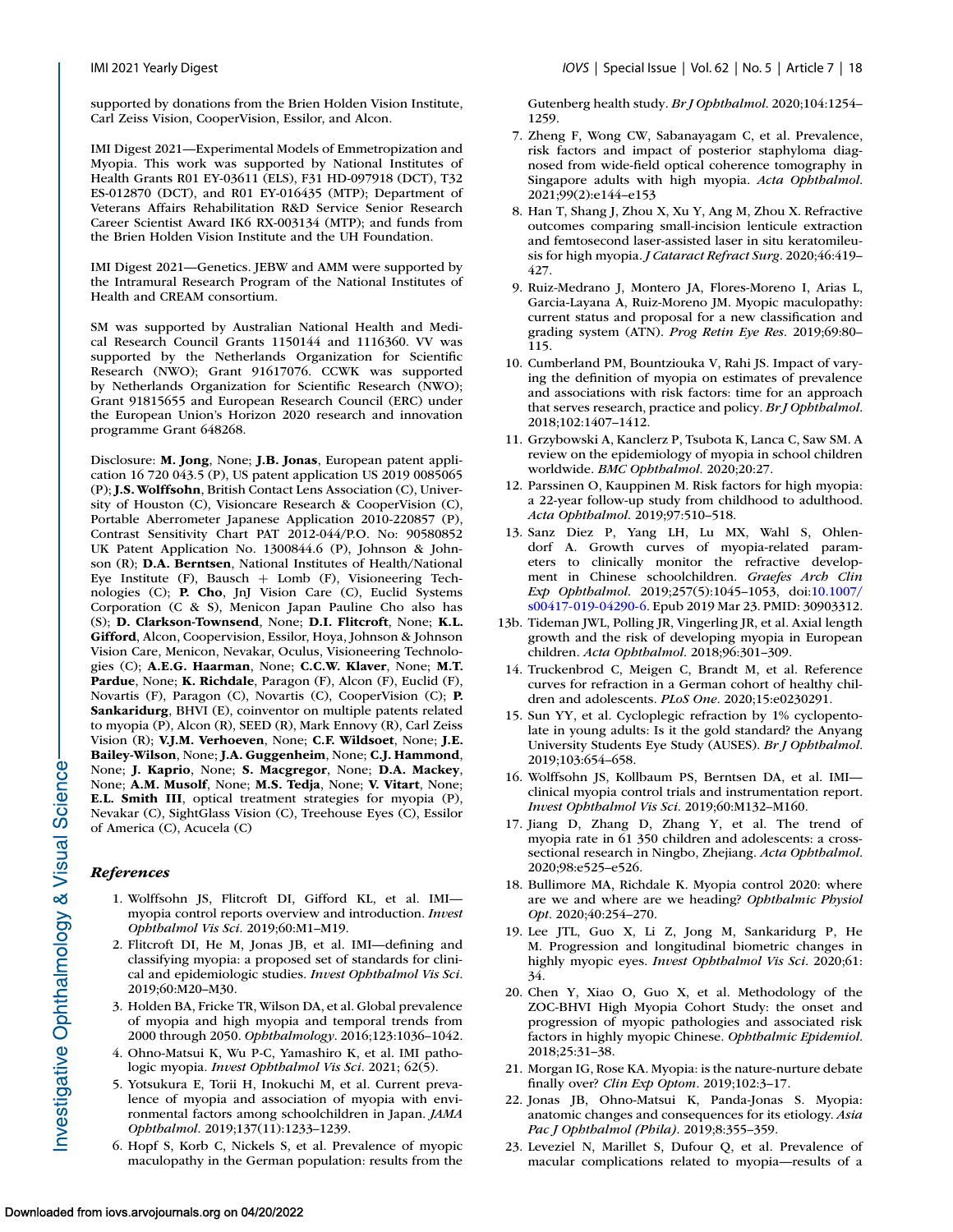<span id="page-18-0"></span>multicenter evaluation of myopic patients in eye clinics in France. *Acta Ophthalmol*. 2020;98:e245–e251.

- 24. Haarman AEG, Enthoven CA, Tideman JWL, Tedja MS, Verhoeven VJM, Klaver CCW. The complications of myopia: a review and meta-analysis. *Invest Ophthalmol Vis Sci*. 2020;61:49.
- 25. Tanaka N, Shinohara K, Yokoi T, et al. Posterior staphylomas and scleral curvature in highly myopic children and adolescents investigated by ultrawidefield optical coherence tomography. *PLoS One*. 2019;14(6):e0218107, doi[:10.1371/journal.pone.0218107.](https://doi.org/10.1371/journal.pone.0218107) PMID: 31181108; PMCID: PMC6557512.
- 26. Matsumura S, et al. Characteristics of myopic traction maculopathy in myopic Singaporean adults. *Br J Ophthalmol*. 2020, doi[:10.1136/bjophthalmol-2020-316182.](https://doi.org/10.1136/bjophthalmol-2020-316182)
- 27. Parolini B, Palmieri M, Finzi A, et al. The new Myopic Traction Maculopathy Staging System.<br>
Eur J Ophthalmol; 2020;8:1120672120930590, *Eur J Ophthalmol*; 2020;8:1120672120930590, doi[:10.1177/1120672120930590.](https://doi.org/10.1177/1120672120930590) Epub ahead of print. PMID: 32506945.
- 28. Jonas JB, Wang YX, Dong L, Panda-Jonas S. High myopia and glaucoma-like optic neuropathy. *Asia Pac J Ophthalmol (Phila)*. 2020;9:234–238.
- 29. Ohno-Matsui K, Kawasaki R, Jonas JB, et al. International photographic classification and grading system for myopic maculopathy. *Am J Ophthalmol*. 2015;159:877– 883.e877.
- 30. Wiesel TN, Raviola E. Myopia and eye enlargement after neonatal lid fusion in monkeys. *Nature*. 1977;266:66–68.
- 31. Troilo D, Smith EL, III, Nickla DL, et al. IMI—report on experimental models of emmetropization and myopia. *Invest Ophthalmol Vis Sci*. 2019;60:M31–M88.
- 32. Rucker F. Monochromatic and white light and the regulation of eye growth. *Exp Eye Res*. 2019;184:172–182.
- 33. Tkatchenko TV, Tkatchenko AV. Pharmacogenomic approach to antimyopia drug development: pathways lead the way. *Trends Pharmacol Sci*. 2019;40:833–852.
- 34. Chakraborty R, Ostrin LA, Benavente-Perez A, Verkicharla PK. Optical mechanisms regulating emmetropisation and refractive errors: evidence from animal models. *Clin Exp Optom*. 2020;103:55–67.
- 35. Benavente-Perez A, Nour A, Troilo D. Short interruptions of imposed hyperopic defocus earlier in treatment are more effective at preventing myopia development. *Sci Rep*. 2019;9:11459.
- 36. Li Y, Liu C, Sun M, et al. Ocular safety evaluation of blue light scleral cross-linking in vivo in rhesus macaques. *Graefes Arch Clin Exp Ophthalmol*. 2019;257:1435–1442.
- 37. Whatham AR, Lunn D, Judge SJ. Effects of monocular atropinization on refractive error and eye growth in infant New World monkeys. *Invest Ophthalmol Vis Sci*. 2019;60:2623–2630.
- 38. Gawne TJ, Ward AH, Norton TT. Juvenile tree shrews do not maintain emmetropia in narrow-band blue light. *Optom Vis Sci*. 2018;95:911–920.
- 39. Guo L, Frost MR, Siegwart JT, Jr, Norton TT. Gene expression signatures in tree shrew sclera during recovery from minus-lens wear and during plus-lens wear. *Mol Vis*. 2019;25:311–328.
- 40. Sajdak BS, Salmon AE, Cava JA, et al. Noninvasive imaging of the tree shrew eye: wavefront analysis and retinal imaging with correlative histology. *Exp Eye Res*. 2019;185:107683.
- 41. El-Nimri NW, Zhang H, Wildsoet CF. The effect of parttime wear of 2-zone concentric bifocal spectacle lenses on refractive error development & eye growth in young chicks. *Exp Eye Res*. 2019;180:184–191.
- 42. Huang Y, Kee CS, Hocking PM, et al. A genome-wide association study for susceptibility to visual experienceinduced myopia. *Invest Ophthalmol Vis Sci*. 2019;60:559– 569.
- 43. Kang BS, Lam TC, Cheung JK, Li KK, Kee CS. Data on corneal proteome and differentially expressed corneal proteins in highly myopic chicks using a data independent quantification approach. *Data Brief*. 2019;26:104478.
- 44. Kang BS, Wang LK, Zheng YP, Guggenheim JA, Stell WK, Kee CS. High myopia induced by form deprivation is associated with altered corneal biomechanical properties in chicks. *PLoS One*. 2018;13:e0207189.
- 45. Kato M, Sato K, Habuta M, et al. Localization of the ultraviolet-sensor Opn5m and its effect on myopiarelated gene expression in the late-embryonic chick eye. *BiochemBiophys Rep*. 2019;19:100665.
- 46. Lin G, Taylor C, Rucker F. Effect of duration, and temporal modulation, of monochromatic light on emmetropization in chicks. *Vision Res*. 2020;166:12–19.
- 47. Liu H, Schaeffel F, Trier K, Feldkaemper M. Effects of 7-methylxanthine on deprivation myopia and retinal dopamine release in chickens. *Ophthalmic Res*. 2020;63:347–357.
- 48. Nickla DL, Schroedl F. Effects of autonomic denervations on the rhythms in axial length and choroidal thickness in chicks. *J Comp Physiol A Neuroethol Sens Neural Behav Physiol*. 2019;205:139–149.
- 49. Nickla DL, Jordan K, Yang J, Singh P. Effects of timeof-day on inhibition of lens-induced myopia by quinpirole, pirenzepine and atropine in chicks. *Exp Eye Res*. 2019;181:5–14.
- 50. Rucker F, Henriksen M, Yanase T, Taylor C. The role of temporal contrast and blue light in emmetropization. *Vision Res*. 2018;151:78–87.
- 51. Swiatczak B, Feldkaemper M, Schaeffel F. Changes in fundus reflectivity during myopia development in chickens. *Biomed Opt Express*. 2019;10:1822–1840.
- 52. Swiatczak B, Feldkaemper M, Schraermeyer U, Schaeffel F. Demyelination and shrinkage of axons in the retinal nerve fiber layer in chickens developing deprivation myopia. *Exp Eye Res*. 2019;188:107783.
- 53. Thomson K, Karouta C, Morgan I, Kelly T, Ashby R. Effectiveness and safety of topical levodopa in a chick model of myopia. *Sci Rep*. 2019;9:18345.
- 54. Wang M, Aleman AC, Schaeffel F. Probing the potency of artificial dynamic ON or OFF stimuli to inhibit myopia development. *Invest Ophthalmol Vis Sci*. 2019;60:2599– 2611.
- 55. Chen W, Zhang H, Zhang Y, Wang Q, Wang Y, Li ZW. Relationship between aquaporin-1 protein expression and choroidal thickness during the recovery of form-deprivation myopia in guinea pigs. *Curr Eye Res*. 2020;45:705–712.
- 56. Ding M, Guo D, Wu J, et al. Effects of glucocorticoid on the eye development in guinea pigs. *Steroids*. 2018;139:1– 9.
- 57. Dong L, Shi XH, Kang YK, Wei WB, Wang YX, Jonas JB. Ocular size and shape in lens-induced Myopization in young Guinea pigs. *BMC ophthalmology*. 2019;19:102.
- 58. Dong L, Shi XH, Kang YK, Wei WB, Wang YX, Jonas JB. Ocular size and shape in lens-induced myopization in young guinea pigs. *BMC Ophthalmol*. 2019;19:102.
- 59. Dong L, Shi XH, Kang YK, et al.. Bruch's Membrane Thickness and Retinal Pigment Epithelium Cell Density in Experimental Axial Elongation. *Scientific reports*. 2019;9:6621.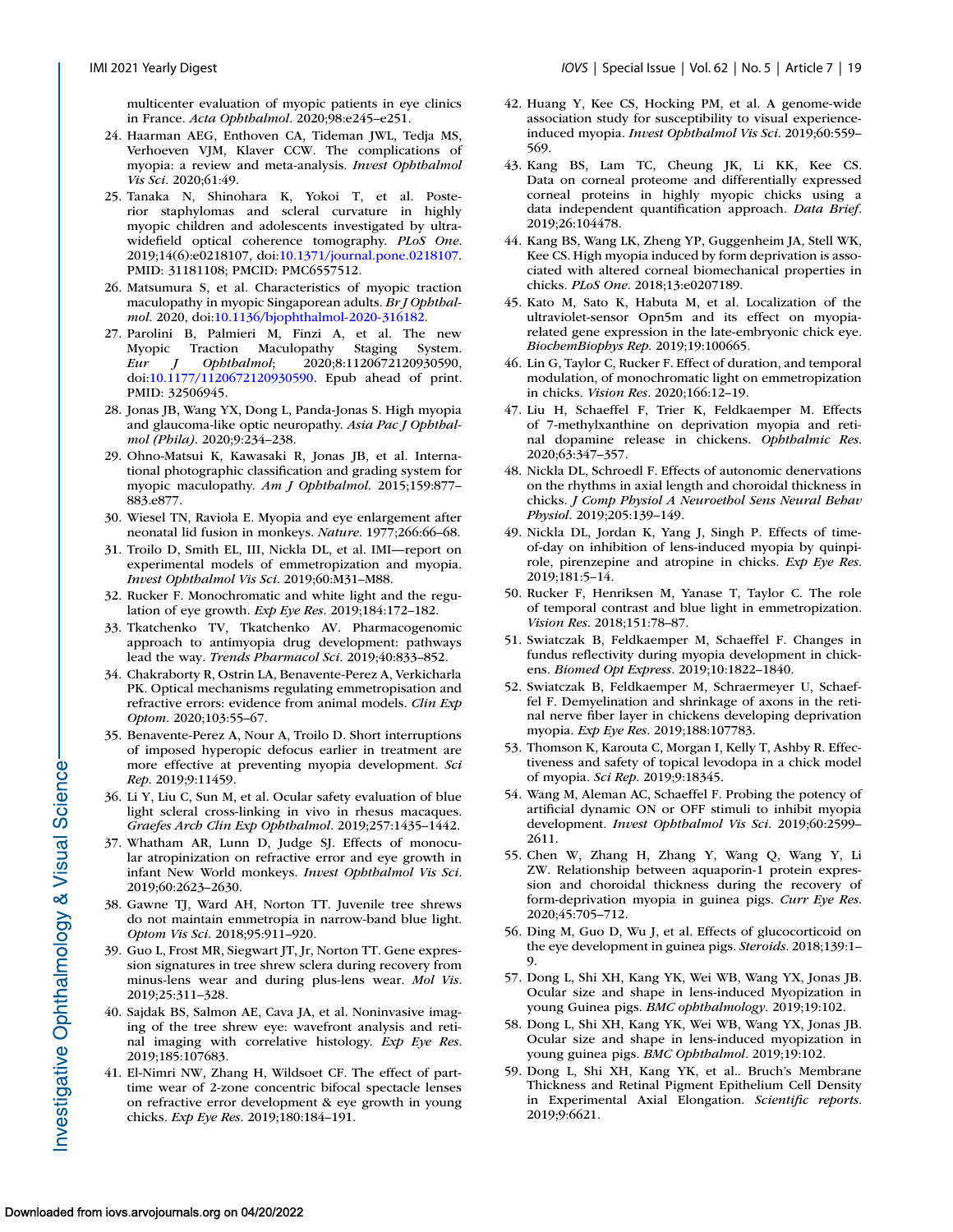- <span id="page-19-0"></span>59b. El-Nimri NW, Yao M, Huerta A, Hoang M, Wildsoet CF. Effect of chronic topical latanoprost on the sclera and lamina cribrosa of form-deprived myopic guinea pigs. *Exp Eye Res*. 2019;186:107740.
- 60. Dong L, Shi XH, Kang YK, et al. Amphiregulin and ocular axial length. *Acta ophthalmologica* 2019;97:e460–e470.
- 60b. Hoang QV, Rohrbach D, McFadden SA, Mamou J. Regional changes in the elastic properties of myopic guinea pig sclera. *Exp Eye Res*. 2019;186:107739.
- 61. Jiang L, Garcia MB, Hammond D, Dahanayake D, Wildsoet CF. Strain-dependent differences in sensitivity to myopia-inducing stimuli in guinea pigs and role of choroid. *Invest Ophthalmol Vis Sci*. 2019;60:1226–1233.
- 62. Li RQ, Lan WZ, Li XN, et al. Effects of the long wavelengthfiltered continuous spectrum on natural refractive development in juvenile guinea pigs. *Int J Ophthalmol*. 2019;12:883–891.
- 63. Pan M, Jiao S, Reinach PS, et al. Opposing effects of PPARalpha agonism and antagonism on refractive development and form deprivation myopia in guinea pigs. *Invest Ophthalmol Vis Sci*. 2018;59:5803–5815.
- 64. Shan SW, Tse DY, Zuo B, et al. Data on differentially expressed proteins in retinal emmetropization process in guinea pig using integrated SWATH-based and targetedbased proteomics. *Data Brief*. 2018;21:1750–1755.
- 65. Sun Y, Zhao N, Liu W, et al. Study of vesicular monoamine transporter 2 in myopic retina using [(18)F]FP-(+)-DTBZ. *Mol Imaging Biol*. 2018;20:771–779.
- 66. El-Nimri NW, Wildsoet CF. Effects of topical latanoprost on intraocular pressure and myopia progression in young guinea pigs. *Invest Ophthalmol Vis Sci*. 2018;59:2644– 2651.
- 67. Tao Y, Li XL, Sun LY, Wei YH, Yu XT, Wang H. Effect of green flickering light on myopia development and expression of M1 muscarinic acetylcholine receptor in guinea pigs. *Int J Ophthalmol*. 2018;11:1755–1760.
- 68. Tian T, Zou L, Wu S, Liu H, Liu R. Wavelength defocus and temporal sensitivity affect refractive development in guinea pigs. *Invest Ophthalmol Vis Sci*. 2019;60:2173– 2180.
- 69. Yang GY, Liu FY, Li X, Zhu QR, Chen BJ, Liu LQ. Decreased expression of gap junction delta-2 (GJD2) messenger RNA and connexin 36 protein in formdeprivation myopia of guinea pigs. *Chin Med J (Engl)*. 2019;132:1700–1705.
- 70. Zhan X, Zhu ZC, Sun SQ, Wen YC. Dynamic changes of activator protein 1 and collagen I expression in the sclera of myopia guinea pigs. *Int J Ophthalmol*. 2019;12:1272– 1276.
- 71. Zhang L, Qu X. The effects of high lighting on the development of form-deprivation myopia in guinea pigs. *Invest Ophthalmol Vis Sci*. 2019;60:4319–4327.
- 72. Zhang S, Zhang G, Zhou X, et al. Changes in choroidal thickness and choroidal blood perfusion in guinea pig myopia. *Invest Ophthalmol Vis Sci*. 2019;60:3074–3083.
- 73. Chakraborty R, Yang V, Park HN, et al. Lack of cone mediated retinal function increases susceptibility to formdeprivation myopia in mice. *Exp Eye Res*. 2019;180:226– 230.
- 74. Gong X, Wu XH, Liu AL, et al. Optic nerve crush modulates refractive development of the C57BL/6 mouse by changing multiple ocular dimensions. *Brain Res*. 2020;1726:146537.
- 75. Gong Y, He X, Li Q, et al. SCF/SCFR signaling plays an important role in the early morphogenesis and neurogenesis of human embryonic neural retina. *Development*. 2019;146(20):dev174409.
- 76. Driver SGW, Jackson MR, Richter K, et al. Biallelic variants in EFEMP1 in a man with a pronounced connective tissue phenotype. *Eur J Hum Genet*. 2020;28:445–452.
- 77. Hsi E, Wang YS, Huang CW, Yu ML, Juo SH, Liang CL. Genome-wide DNA hypermethylation and homocysteine increase a risk for myopia. *Int J Ophthalmol*. 2019;12:38– 45.
- 78. Liang CL, Hsu PY, Ngo CS, Seow WJ, et al. HOXA9 is a novel myopia risk gene. *BMC Ophthalmol*. 2019 Jan 23;19(1):28, doi[:10.1186/s12886-019-1038-9.](https://doi.org/10.1186/s12886-019-1038-9) PMID: 30674274; PMCID: PMC6343304.
- 79. Jiang X, Kurihara T, Ikeda SI, et al. Inducement and evaluation of a murine model of experimental myopia. *J Vis Exp*. 2019.
- 80. Li Q, Lei F, Tang Y, et al. Megalin mediates plasma membrane to mitochondria cross-talk and regulates mitochondrial metabolism. *Cell Mol Life Sci*. 2018;75:4021– 4040.
- 81. Mori K, Kurihara T, Jiang X, et al. Effects of hyperoxia on the refraction in murine neonatal and adult models. *Int J Mol Sci*. 2019;20(23):6014.
- 82. Mori K, Kurihara T, Miyauchi M, et al. Oral crocetin administration suppressed refractive shift and axial elongation in a murine model of lens-induced myopia. *Sci Rep*. 2019;9:295.
- 83. Nebert DW, Liu Z. SLC39A8 gene encoding a metal ion transporter: discovery and bench to bedside. *Hum Genomics*. 2019;13:51.
- 84. Pan F. Defocused image changes signaling of ganglion cells in the mouse retina. *Cells*. 2019;8(7):640.
- 85. Seow WJ, Ngo CS, Pan H, et al. In-utero epigenetic factors are associated with early-onset myopia in young children. *PLoS One*. 2019;14:e0214791.
- 86. Singh H, Sahajpal NS, Singh H, et al. Pre-clinical and cellular toxicity evaluation of 7-methylxanthine: an investigational drug for the treatment of myopia. *Drug Chem-Toxicol*[. 2019 Jul 12;1–10, doi:10.1080/01480545.2019.](https://doi.org/10.1080/01480545.2019.1635615) 1635615. Epub ahead of print. PMID: 31298043.
- 87. Stone RA, McGlinn AM, Chakraborty R, et al. Altered ocular parameters from circadian clock gene disruptions. *PLoS One*. 2019;14:e0217111.
- 88. Storm T, Burgoyne T, Dunaief JL, Christensen EI, Futter C, Nielsen R. Selective ablation of megalin in the retinal pigment epithelium results in megaophthalmos, macromelanosome formation and severe retina degeneration. *Invest Ophthalmol Vis Sci*. 2019;60:322–330.
- 89. Szczerkowska KI, Petrezselyova S, Lindovsky J, et al. Myopia disease mouse models: a missense point mutation (S673G) and a protein-truncating mutation of the Zfp644 mimic human disease phenotype. *Cell Biosci*. 2019;9: 21.
- 90. Tanaka Y, Kurihara T, Hagiwara Y, et al. Ocularcomponent-specific miRNA expression in a murine model of lens-induced myopia. *Int J Mol Sci*. 2019;20(15): 3629.
- 91. Tkatchenko TV, Shah RL, Nagasaki T, Tkatchenko AV. Analysis of genetic networks regulating refractive eye development in collaborative cross progenitor strain mice reveals new genes and pathways underlying human myopia. *BMC Med Genomics*. 2019;12:113.
- 92. Vutipongsatorn K, Nagaoka N, Yokoi T, et al. Correlations between experimental myopia models and human pathologic myopia. *Retina*. 2019;39:621–635.
- 93. Wang LZ, Syn N, Li S, et al. The penetration and distribution of topical atropine in animal ocular tissues. *Acta Ophthalmol*. 2019;97:e238–e247.
- 94. Zhou YF, Shi LJ, Yao J, et al. Microarray analysis of circRNA expression pattern in corneal neovascularization. *Cornea*. 2019;38:1443–1449.
- 95. Liu Y, Wang Y, Lv H, Jiang X, Zhang M, Li X. Alphaadrenergic agonist brimonidine control of experimentally induced myopia in guinea pigs: a pilot study. *Mol Vis*. 2017;23:785–798.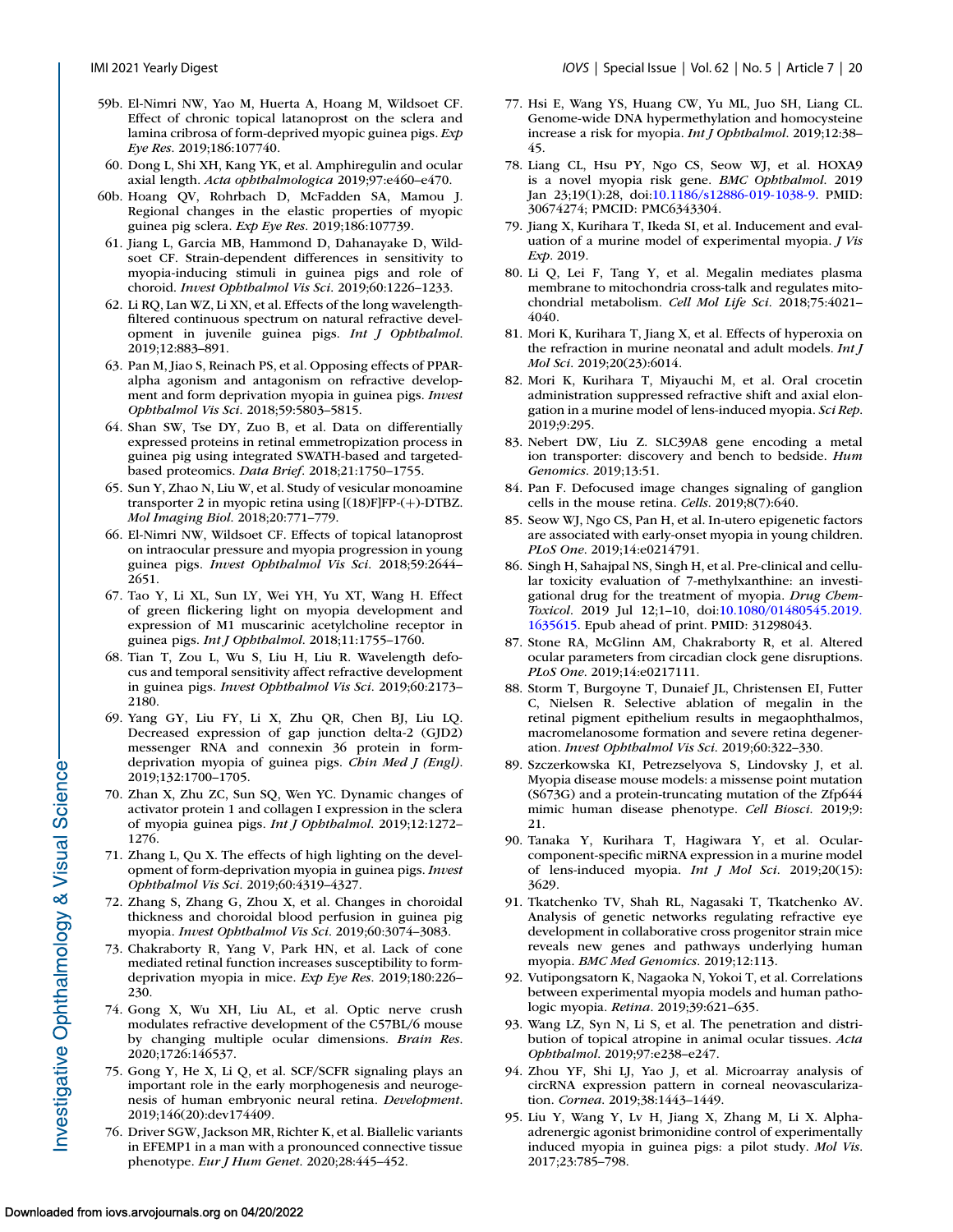- <span id="page-20-0"></span>96. Wallman J, Gottlieb MD, Rajaram V, Fugate-Wentzek LA. Local retinal regions control local eye growth and myopia. *Science*. 1987;237:73–77.
- 97. Smith EL, III, Huang J, Hung LF, Blasdel TL, Humbird TL, Bockhorst KH. Hemiretinal form deprivation: evidence for local control of eye growth and refractive development in infant monkeys. *Invest Ophthalmol Vis Sci*. 2009;50:5057–5069.
- 98. Chakraborty R, Pardue MT. Molecular and Biochemical Aspects of the Retina on Refraction. *Progress in molecular biology and translational science*. 2015;134:249–267.and
- 98b. Park H, Jabbar SB, Tan CC, et al. Visually-driven ocular growth in mice requires functional rod photoreceptors. *Invest Ophthalmol Vis Sci*. 2014;55:6272–6279.
- 99. Crewther DP. The role of photoreceptors in the control of refractive state. *Progress in retinal and eye research*. 2000;19:421–457.
- 99b. Ramos RG, Olden K. Gene-environment interactions in the development of complex disease phenotypes. *Int J Environ Res Public Health*. 2008;5:4–11.
- 100. Tedja MS, Haarman AEG, Meester-Smoor MA, et al. IMI—myopia genetics report. *Invest Ophthalmol Vis Sci*. 2019;60:M89–M105.
- 101. Hysi PG, Choquet H, Khawaja AP, et al. Meta-analysis of 542,934 subjects of European ancestry identifies new genes and mechanisms predisposing to refractive error and myopia. *Nat Genet*. 2020;52:401–407.
- 102. Musolf AM, Simpson CL, Alexander TA, et al. Genomewide scans of myopia in Pennsylvania Amish families reveal significant linkage to 12q15, 8q21.3 and 5p15.33. *Hum Genet*. 2019;138:339–354.
- 103. Simpson CL, Musolf AM, Li Q, et al. Exome genotyping and linkage analysis identifies two novel linked regions and replicates two others for myopia in Ashkenazi Jewish families. *BMC Med Genet*. 2019;20:27.
- 104. Tkatchenko AV, Tkatchenko TV, Guggenheim JA, et al. APLP2 regulates refractive error and myopia development in mice and humans. *PLoS Genet*. 2015;11:e1005432.
- 105. Boutin TS, Charteris DG, Chandra A, et al. Insights into the genetic basis of retinal detachment. *Hum Mol Genet*. 2020;29:689–702.
- 106. Han X, Ong JS, An J, et al. Association of myopia and intraocular pressure with retinal detachment in European descent participants of the UK Biobank cohort: a Mendelian randomization study. *JAMA Ophthalmol*. 2020;138:671–678.
- 107. Williams C, Suderman M, Guggenheim JA, et al. Grandmothers' smoking in pregnancy is associated with a reduced prevalence of early-onset myopia. *Sci Rep*. 2019;9:15413.
- 108. Vishweswaraiah S, Swierkowska J, Ratnamala U, et al. Epigenetically dysregulated genes and pathways implicated in the pathogenesis of non-syndromic high myopia. *Sci Rep*. 2019;9:4145.
- 109. Zhu Y, Li W, Zhu D, Zhou J. microRNA profiling in the aqueous humor of highly myopic eyes using next generation sequencing. *Exp Eye Res*. 2020;195:108034.
- 110. Chen CF, Hua K, Woung LC, et al. Expression profiling of exosomal miRNAs derived from the aqueous humor of myopia patients. *Tohoku J Exp Med*. 2019;249:213–221.
- 111. Chang WA, Hsiao YT, Lin HC, Jian SF, Chen YJ, Kuo PL. Deduction of novel genes potentially involved in the effects of very low dose atropine (0.003%) treatment on corneal epithelial cells using next-generation sequencing and bioinformatics approaches. *Medicina (Kaunas)*. 2019;55(9):589.
- 112. Hsiao YT, Chang WA, Kuo MT, et al. Systematic analysis of transcriptomic profile of the effects of low dose atropine treatment on scleral fibroblasts using next-

generation sequencing and bioinformatics. *Int J Med Sci*. 2019;16:1652–1667.

- 113. Wei Q, Zhang T, Fan J, et al. Pathological myopia-induced antioxidative proteins in the vitreous humor. *Ann Transl Med*. 2020;8:193.
- 114. Peng M, Wei Y, Zhang Z, et al. Increased levels of DKK1 in vitreous fluid of patients with pathological myopia and the correlation between DKK1 levels and axial length. *Curr Eye Res*. 2020;45:104–110.
- 115. Enthoven CA, Tideman JWL, Polling JR, et al. Interaction between lifestyle and genetic susceptibility in myopia: the Generation R study. *Eur J Epidemiol*. 2019;34:777– 784.
- 116. Pozarickij A, Williams C, Hysi PG, Guggenheim JA, Eye UKB, Vision C. Quantile regression analysis reveals widespread evidence for gene-environment or genegene interactions in myopia development. *Commun Biol*. 2019;2:167.
- 117. Wildsoet CF, Chia A, Cho P, et al. IMI—interventions for controlling myopia onset and progression report. *Invest Ophthalmol Vis Sci*. 2019;60:M106–M131.
- 118. Zadnik K, Sinnott LT, Cotter SA, et al. Prediction of juvenile-onset myopia. *JAMA Ophthalmol*. 2015;133:683– 689.
- 119. Ghorbani Mojarrad N, Plotnikov D, Williams C, et al. Association Between Polygenic Risk Score and Risk of Myopia. *JAMA Ophthalmol*. 2019 Oct 31;138(1):7–13, doi:10.1001/ [jamaophthalmol.2019.4421. Epub ahead of print. PMID:](https://doi.org/10.1001/jamaophthalmol.2019.4421) 31670792; PMCID: PMC6824229.
- 120. Ding X, Zhang R, Zhang S, Zhuang H, Xu G Differential expression of connective tissue growth factor and hepatocyte growth factor in the vitreous of patients with high myopia versus vitreomacular interface disease. *BMC Ophthalmol*. 2019;19:25.
- 121. Tedja MS, Wojciechowski R, Hysi PG, et al. Genomewide association meta-analysis highlights light-induced signaling as a driver for refractive error. *Nat Genet*. 2018;50:834–848.
- 122. Chua WH, Balakrishnan V, Chan YH, et al. Atropine for the treatment of childhood myopia. *Ophthalmology*. 2006;113:2285–2291.
- 123. Yen MY, Liu JH, Kao SC, Shiao CH. Comparison of the effect of atropine and cyclopentolate on myopia. *Ann Ophthalmol*. 1989;21:180–182, 187.
- 124. Seider MI, Lee RY, Wang D, Pekmezci M, Porco TC, Lin SC. Optic disk size variability between African, Asian, white, Hispanic, and Filipino Americans using Heidelberg retinal tomography. *J Glaucoma*. 2009;18:595–600.
- 125. Chen YP, Prashar A, Erichsen JT, To CH, Hocking PM, Guggenheim JA. Heritability of ocular component dimensions in chickens: genetic variants controlling susceptibility to experimentally induced myopia and pretreatment eye size are distinct. *Invest Ophthalmol Vis Sci*. 2011;52:4012–4020.
- 126. Iglesias AI, Ong JS, Khawaja AP, et al. Determining possible shared genetic architecture between myopia and primary open-angle glaucoma. *Invest Ophthalmol Vis Sci*. 2019;60:3142–3149.
- 127. Leung CK, Cheng AC, Chong KK, et al. Optic disc measurements in myopia with optical coherence tomography and confocal scanning laser ophthalmoscopy. *Invest Ophthalmol Vis Sci*. 2007;48:3178–3183.
- 128. Jonas JB. Optic disk size correlated with refractive error. *Am J Ophthalmol*. 2005;139:346–348.
- 130. Wolffsohn JS, Calossi A, Cho P, et al. Global trends in myopia management attitudes and strategies in clinical practice—2019 update. *Cont Lens Anterior Eye*. 2020;43:9–17.
- 131. Wildsoet CF, Chia A, Cho P, et al. IMI—Interventions Myopia Institute: interventions for controlling myopia